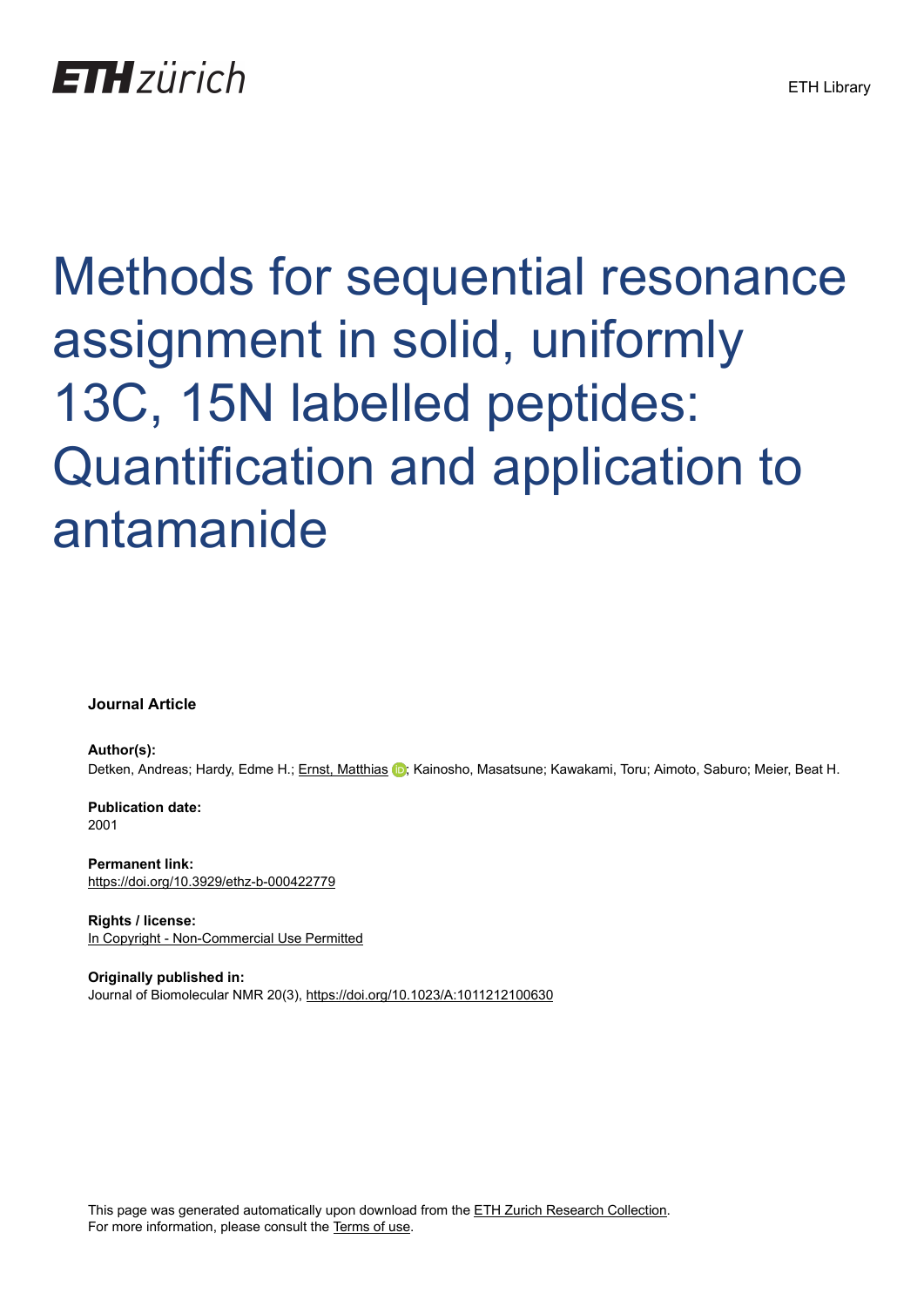# **Methods for sequential resonance assignment in solid, uniformly 13C, 15N labelled peptides: Quantification and application to antamanide**

Andreas Detken<sup>a</sup>, Edme H. Hardy<sup>a</sup>, Matthias Ernst<sup>a</sup>, Masatsune Kainosho<sup>b</sup>, Toru Kawakami<sup>c</sup>, Saburo Aimoto<sup>c</sup> & Beat H. Meier<sup>a,∗</sup>

<sup>a</sup>*Laboratory of Physical Chemistry, ETH Hönggerberg, CH-8093 Zürich, Switzerland;* <sup>b</sup>*CREST, Japan Science and Technology Corporation, Tokyo Metropolitan University, 1-1 Minami-ohsawa, Hachioji, Tokyo 192-0397, Japan;* <sup>c</sup>*Institute for Protein Research, Osaka University, 3-2 Yamadaoka, Suita, Osaka 565-0871, Japan*

Received 21 February 2001; Accepted 16 April 2001

*Key words:* adiabatic, antamanide, assignment, cross polarization, DREAM, MAS, polarization transfer, solid-state NMR, TOBSY, TOSSY

#### **Abstract**

The application of adiabatic polarization-transfer experiments to resonance assignment in solid, uniformly <sup>13</sup>C-<sup>15</sup>N-labelled polypeptides is demonstrated for the cyclic decapeptide antamanide. A homonuclear correlation experiment employing the DREAM sequence for adiabatic dipolar transfer yields a complete assignment of the  $C^{\alpha}$  and aliphatic side-chain <sup>13</sup>C resonances to amino acid types. The same information can be obtained from a TOBSY experiment using the recently introduced  $P9_{12}^1$  TOBSY sequence, which employs the J couplings as a transfer mechanism. A comparison of the two methods is presented. Except for some aromatic phenylalanine resonances, a complete sequence-specific assignment of the 13C and 15N resonances in antamanide is achieved by a series of selective or broadband adiabatic triple-resonance experiments. Heteronuclear transfer by adiabaticpassage Hartmann–Hahn cross polarization is combined with adiabatic homonuclear transfer by the DREAM and rotational-resonance tickling sequences into two- and three-dimensional experiments. The performance of these experiments is evaluated quantitatively.

#### **Introduction**

Magic-angle spinning (MAS) solid-state NMR is an established method to measure distances and torsion angles in selectively labelled biomolecules. Because selective labelling is laborious and expensive, highresolution solid-state NMR methods for structure determination in uniformly labelled biomolecules are highly desirable.

Recent progress in NMR technology and techniques as well as advances in sample-preparation techniques made it possible to obtain  $^{13}$ C and  $^{15}$ N linewidths below 100 Hz in magnetic fields of 14– 19 Tesla for powdered uniformly labelled samples of peptides and small proteins (McDermott et al.,

2000; Pauli et al., 2000). This resolution should be sufficient to resolve in multidimensional NMR experiments the resonances of considerably larger peptides than demonstrated so far. Because the achievable resolution of the  $\rm{^1H}$  resonances is still very limited, usually resonance assignments in the solid state have to be based on the connectivities of  $^{13}$ C and  $^{15}$ N nuclei. In the last few years, a large number of techniques have been developed that can be potentially useful for resonance assignment in solid, uniformly  ${}^{13}C$  and/or  ${}^{15}N$ labelled biomolecules under MAS (for an overview see Griffin (1998)).

This paper discusses the *sequential* resonance assignment of the  $^{13}$ C and  $^{15}$ N resonances, which is a prerequisite for atomistic structure determination by NMR. All spectra are recorded under MAS. At finite frequencies, MAS leads to a center line at approximately the isotropic chemical-shift position and

<sup>∗</sup>To whom correspondence should be addressed. E-mail: Beat.Meier@nmr.phys.chem.ethz.ch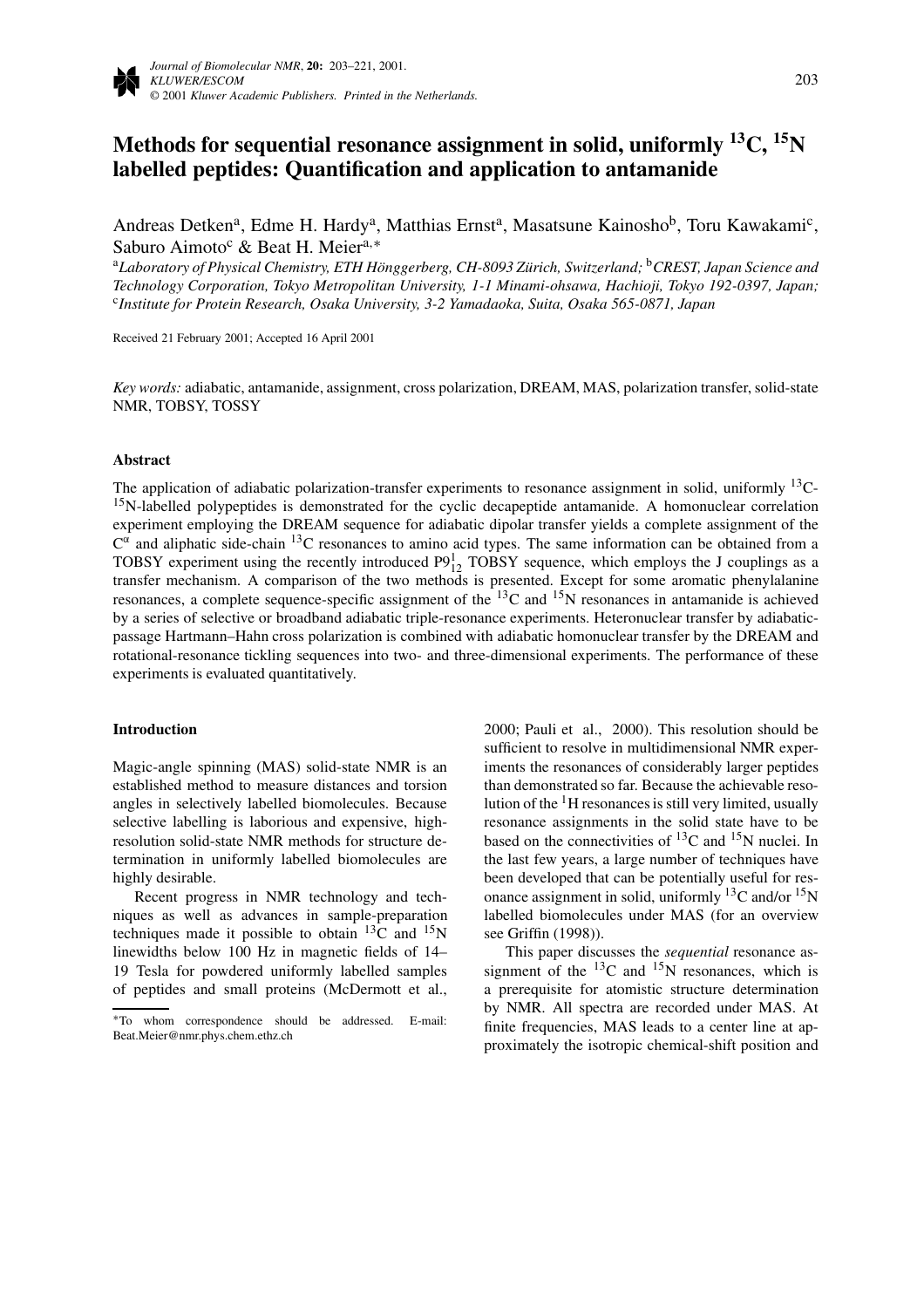sidebands spaced by the spinning frequency. For increasing MAS frequency, the intensity of the sidebands drops drastically (the second moment of the entire sideband family stays constant) at the benefit of the centerband, which moves to the exact isotropic chemical-shift position (Meier and Earl, 1987; Nakai and McDowell, 1992). To avoid significant loss of signal intensity to sidebands, the MAS frequency must be at least comparable to or preferably higher than the anisotropy of the chemical-shift tensors. The required MAS frequency, therefore, scales linearly with the static magnetic field. Furthermore, the MAS frequency must be chosen carefully to avoid accidental matching of rotational-resonance conditions. It is, therefore, most convenient to use a MAS frequency that is larger than the total width of the spectrum. For  ${}^{13}C$ spectroscopy in a 14 Tesla field, this requires MAS frequencies exceeding 25 kHz. Such MAS frequencies can be easily reached in modern MAS probes with small-diameter (e.g. 2.5 mm) rotors. They require, however, polarization-transfer pulse sequences designed for these MAS frequencies. This aspect shall be emphasized in this paper.

In solid-state NMR, assignments are often done using  ${}^{13}C^{-13}C$  and  ${}^{15}N^{-13}C$  dipolar (through-space) correlations (Hong, 1999; Pauli et al., 2001). Recently, solid-state NMR techniques have been developed which use the  ${}^{13}C-{}^{13}C$  scalar (through-bond) J-couplings (Baldus and Meier, 1996; Hardy et al., 2001). Both classes of techniques will be compared. While the TOBSY (total through-bond correlation spectroscopy) experiment must be performed as a 'sudden' experiment, through-space correlations can be established using adiabatic polarization-transfer methods (Hediger et al., 1994, 1995; Zhang et al., 1994; Baldus et al., 1996; Verel et al., 1997, 1998), where the density operator stays aligned with the Hamiltonian at all times of the mixing period. Adiabatic methods offer a number of advantages over sudden methods, the most important ones, for biological samples, being a high theoretical transfer efficiency of up to 100% and a reduced susceptibility to spectrometer missettings and instabilities. Heteronuclear transfer (especially  ${}^{1}H-{}^{13}C$  and  ${}^{15}N-{}^{13}C$ ) by adiabaticpassage Hartmann–Hahn cross polarization (APHH CP) has already been used in several solid-state NMR studies. Here we aim at designing experiments that offer adiabatic performance in *all* steps of homo- and heteronuclear polarization transfer and which may be applied at MAS frequencies above 25 kHz.

The system under study is the cyclic decapeptide antamanide, whose primary sequence (Wieland, 1968) is shown in Figure 1. In nature, antamanide is found in small quantities in the poisonous mushroom *Amanita phalloides* ('green deathcap'). It exhibits antitoxic activity against the phallotoxins contained in the same mushroom by blocking the entrance of these toxins through the cytoplasmic membrane and by competitively blocking their receptors (Wieland and Faulstich, 1978). Antamanide has been studied by X-ray crystallography (Karle et al., 1979) and liquid-state NMR (Kessler et al., 1989a, b). Recently, a solid-state NMR study of antamanide has been published in which a full assignment of the  $^{13}$ C resonances was given (Straus et al., 1997). Here, we will report a significantly improved spectral resolution of the 13C resonances and an assignment of the  $15N$  resonances.

In this paper, much emphasis will be put on the optimization of the polarization transfer that leads to the assignment. In particular, we will address the question of efficiency of the polarization transfer which directly expresses itself in the signal-to-noise ratio and is particularly important if the methods are scaled up for applying them to larger peptides and proteins.

The paper is organized as follows: in the Materials and methods section, the preparation of the antamanide sample is described, and the experimental parameters of the employed NMR techniques are given. Subsequently, the pulse sequences that were used for the assignment are briefly described. In the Results and discussion section, the assignment of the  $^{13}$ C and  $15$ N antamanide resonances by two-dimensional correlation experiments is outlined. Particularities of the pulse sequences are discussed in some detail, with an emphasis on the application to biomolecules. Specifically, the experimental efficiency of the involved polarization-transfer steps is quantified. Finally, extensions of the employed techniques to three dimensions are discussed.

#### **Materials and methods**

## *Sample preparation*

Fully  $^{13}$ C,  $^{15}$ N-labelled antamanide was synthesized by a Boc solid-phase method, starting from Boc- ${}^{13}C, {}^{15}N$ -labelled Pro-OCH<sub>2</sub>-C<sub>6</sub>H<sub>4</sub>-CH<sub>2</sub>-CONH-CH2-resin (Pro: 0.37 mequiv/g resin, 344 mg). A peptide chain was assembled on a resin by the *in situ* neutralization method (Schnolzer et al., 1992). The obtained Boc-Pro-Ala-Phe-Phe-Pro-Pro-Phe-Phe-Val-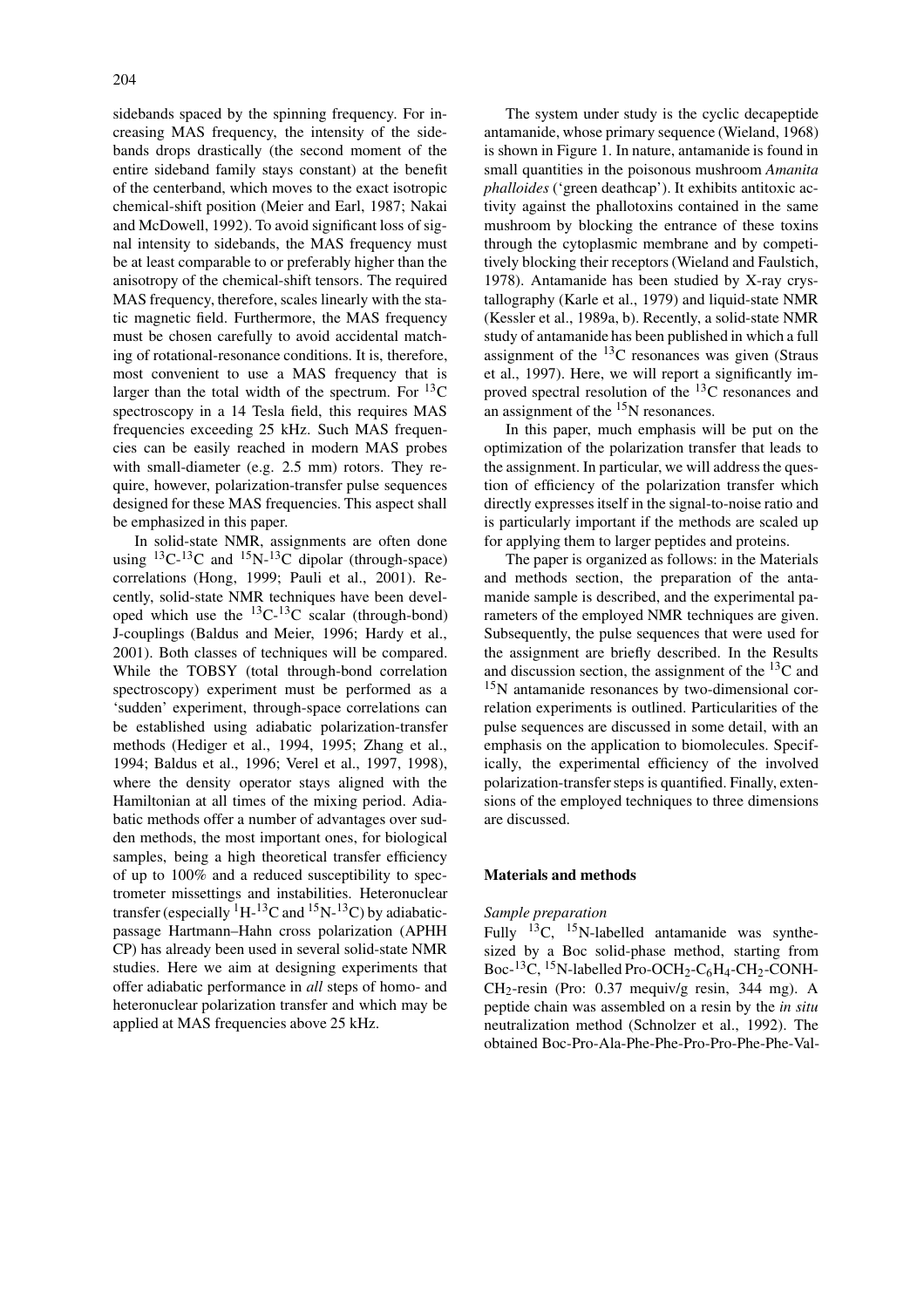

*Figure 1.* Sketch of the antamanide molecule. The secondary structure is dominated by the two hairpin turns in the two *cis* Pro-Pro peptide bonds.

Pro-OCH<sub>2</sub>-C<sub>6</sub>H<sub>4</sub>-CH<sub>2</sub>CONH-CH<sub>2</sub>-resin (470 mg) was treated with anhydrous HF (Sakakibara et al., 1967). After evaporation of the HF, the product was dissolved in aqueous acetonitrile and the peptide solution was freeze-dried to a powder (165 mg). An aliquot of this powder (146 mg, ca. 0.1 mmol), 1-hydroxy-7-azabenzotriazole (41 mg, 0.3 mmol), and diisopropylethylamine (87  $\mu$ 1, 0.5 mmol) were dissolved in 1-methyl-2-pyrrolidinone (NMP) (10 ml). One-tenth of this peptide solution and one-tenth of an NMP solution (1 ml) containing *O*-(7-azabenzotriazol-1 yl)-1,1,3,3-tetramethyluronium hexafluorophosphate (76 mg, 0.2 mmol) were simultaneously added to NMP (20 ml) at 40-min intervals, with constant stirring. After completion of the addition, the reaction mixture was further stirred overnight. The product was isolated from the solution by a Cosmosil 5C18 AR column (Nacalai Tesque, Kyoto) using aqueous acetonitrile containing 0.1% trifluoroacetic acid as an eluent to give the product,  $^{13}C$ ,  $^{15}N$ -labelled cyclo-(Pro-Ala-Phe-Phe-Pro-Pro-Phe-Phe-Val-Pro) (95 mg, 0.079 mmol, 63% yield based on the proline content in the starting resin); MS (matrix-assisted laser desorption ionization-time of flight MS): m/z 1219.8. Calculated for  $[M+H]^+$ : 1221.8 (exact).

The solution was lyophilized, and batches of 12 mg of the peptide were recrystallized from a methanol/water mixture. The  ${}^{13}$ C and  ${}^{15}$ N linewidths in the MAS NMR spectra depended critically on the preparation of the sample, especially on the rate of evaporation and the final water content. While the principal route of preparation is the same as in a previous study (Straus et al., 1997), details of the crystallization procedures such as humidity and evaporation rate were optimized to achieve a significantly improved structural homogeneity. The narrowest lines were obtained from a sample prepared by slowly evaporating the solvent from a solution of 12 mg peptide in  $250 \mu$ l of a 7:3 methanol/water mixture over a period of 4 days in a controlled relative humidity of 76% (maintained by a concentrated solution of NaCl in H2O), resulting in needle-like crystals. The substance (10 mg, corresponding to about  $7-8 \mu$  mol, depending on the unknown water content) was carefully crushed into a fine powder and filled into a standard 2.5 mm o.d. rotor. The sample was stable without noticeable changes in its NMR spectrum over a period of more than 6 months.

## *NMR data collection*

Experiments were performed at a  $B_0$  field of 14.09 T on a Bruker DMX-600 widebore spectrometer equipped with a Bruker 2.5 mm triple-resonance MAS probe. The MAS frequency was actively stabilized to within  $\pm$ 5 Hz. To counteract sample heating due to spinning (Grimmer et al., 1997; Langer et al., 1999), the sample was cooled to a nominal temperature of 278 K. During the detection and evolution periods, high-power proton decoupling was applied using the TPPM decoupling scheme (Bennett et al., 1995). A proton field strength of  $\omega_1^H/2\pi = 150$  kHz, a phase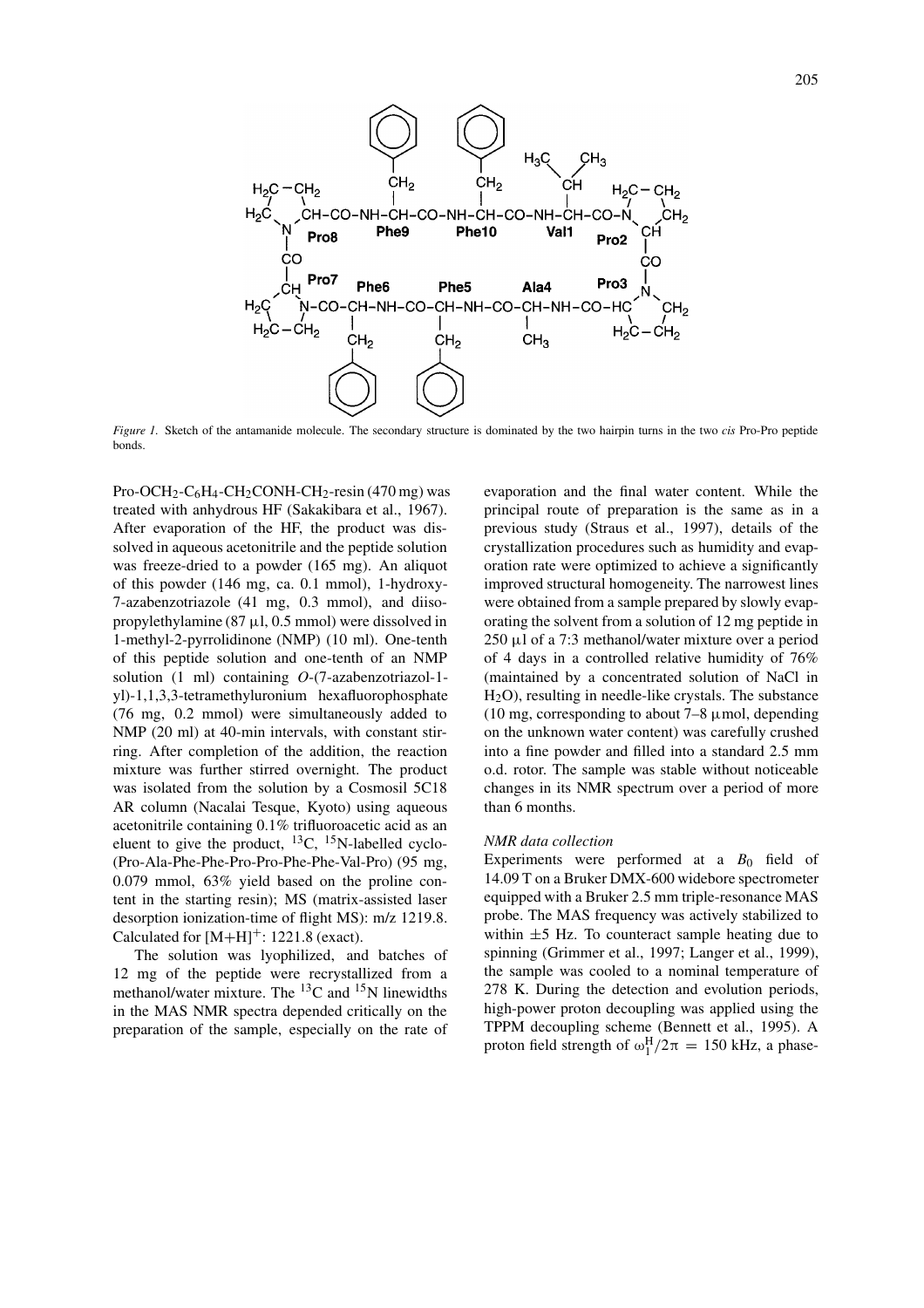modulation angle of  $\pm 15^\circ$  and a pulse length of 3.1 µs were used. All <sup>13</sup>C chemical shifts are referenced to external TMS; for the  $15N$  chemical shifts, indirect referencing to external TMS was employed with a ratio of 0.101329144 (Live et al., 1984), yielding 15N shifts relative to liquid ammonia.

# <sup>1</sup>*H-*13*C/*15*N cross polarization*

In all experiments, APHH CP (Hediger et al., 1994, 1995) from the protons was used to generate the initial  $15$ N or  $13$ C polarization. We introduced the following modification to the standard method: The initial 90◦ pulse that is commonly applied for creating transverse proton magnetization was replaced by an adiabatic half-passage (AHP) sweep. The particular amplitude and frequency modulation scheme for the AHP sweep was chosen as (Garwood and Ke, 1991; Hwang et al., 1998):

$$
\omega_1(t) = \omega_1^{\max} \tanh(\zeta t/T) \tag{1}
$$

and

$$
\Delta \omega(t) = \Delta \omega_{\text{max}} \frac{\tan(\kappa \cdot [1 - t/T])}{\tan(\kappa)}
$$
  
for  $0 < t < T$  (2)

where  $\omega_1(t)$  is the rf-field amplitude in angular frequency units and  $\Delta\omega(t)$  is the frequency offset from the approximate center of the proton spectrum. The adjustable parameters were chosen as  $\omega_1^{\text{max}}/2\pi$  = 80 kHz,  $\Delta \omega_{\text{max}}/2\pi = 300$  kHz,  $\zeta = 10$ , and tan(κ) = 20. The total sweep length was  $T = 50 \mu s$ . A detailed discussion of AHP sweeps in conjunction with CP will be given elsewhere. This modification leads to a gain in total  $^{13}$ C intensity, compared to APHH CP with an initial 90◦ pulse, amounting to ca. 9% for our antamanide sample and spectrometer configuration. This gain can be rationalized by considering the inhomogeneity of the rf field sensed by the protons. For a nominal 90˚ proton pulse, different parts of the sample experience different flip angles, leading to incomplete alignment of the proton magnetization with the following spin-lock field during CP. This problem is circumvented by the AHP sweep, which leads to proton magnetizations that are aligned with the CP spin-lock field.

# <sup>15</sup>*N-*13*C cross polarization*

Nitrogen-carbon polarization transfer was achieved by APHH CP (Baldus et al., 1996) at a MAS frequency of 20 kHz. The  $15N$  spin-lock field was chosen as  $\omega_1^N/2\pi$  = 30 kHz, avoiding the rotary-resonance conditions at 20 and 40 kHz. On the  $^{13}$ C channel, a tangential modulation of the rf field amplitude of the following form was used (Hediger et al., 1994, 1995):

$$
\omega_1^{\text{C}}(t) = \omega_1^{\text{HH}} \pm \beta \cdot \tan\left(\alpha \cdot \left[\frac{\tau}{2} - t\right]\right)
$$
  
for  $0 \le t \le \tau$ , (3)

where

$$
\alpha = \frac{2}{\tau} \arctan\left(\frac{\Delta}{\beta}\right). \tag{4}
$$

Here  $ω_1^{\text{HH}}/2\pi = (ω_1^{\text{N}} + ω_r)/2\pi = 50 \text{ kHz}$  is the rf field on the <sup>13</sup>C channel at the  $f = 1$  Hartmann– Hahn matching condition. A sweep length of  $\tau = 8$  ms was used. The transfer efficiency was found to depend strongly on the choice of the shape parameters  $\Delta$  and β. The best results were achieved with  $\Delta/2\pi = 8$  kHz and  $\beta/2\pi = 2$  kHz. Selectivity to either the C<sup>α</sup> or the C' regions depended on the transmitter offset of the  $^{13}$ C channel and the direction of the applied shape ('up' or 'down', depending on the sign in Equation 3). Empirically we found that for transfer to the  $C^{\alpha}$  region irradiation at 53 ppm with an 'up' shape (positive sign) proved optimal; for transfer to the  $C'$  region, irradiation at 185 ppm with a 'down' shape (negative sign) gave the best results. During CP, homonuclear Lee–Goldburg decoupling (Lee and Goldburg, 1965; Baldus et al., 1996; Baldus, 1996) was applied to the protons with an rf-field strength of  $\omega_1^H/2\pi = 150$  kHz.

## <sup>13</sup>*C-*13*C through-space polarization transfer*

Homonuclear transfer via the dipolar interactions was induced using the DREAM scheme (Verel et al., 1998, 2001) and the rotational resonance tickling  $(R<sup>2</sup>T)$ scheme (Takegoshi et al., 1995, 1997; Costa et al., 1997). The DREAM sweep is schematically depicted in Figure 2a. During the sweep, the variation of the rf-field strength followed a tangential modulation of the same general form as in Equation 3, where  $\omega_1^{\text{HH}}$ is to be replaced by the rf-field strength at the HOR-ROR condition,  $\omega_r/2$ . A 'down' shape was applied (negative sign in Equation 3). The MAS frequency was set to  $\omega_r/2\pi = 30$  kHz in the homonuclear twodimensional correlation experiments and to 20 kHz in the heteronuclear correlation experiments. The length of the DREAM sweep was  $\tau = 7$  ms, the shape parameters were  $Δ/2π = 2$  kHz and  $β/2π = 1$  kHz. On-resonance CW decoupling with a field strength of  $\omega_1^H/2\pi = 160$  kHz was used during the sweep. After the adiabatic DREAM sweep, unwanted coherences were removed by a 90◦ pulse whose phase was par-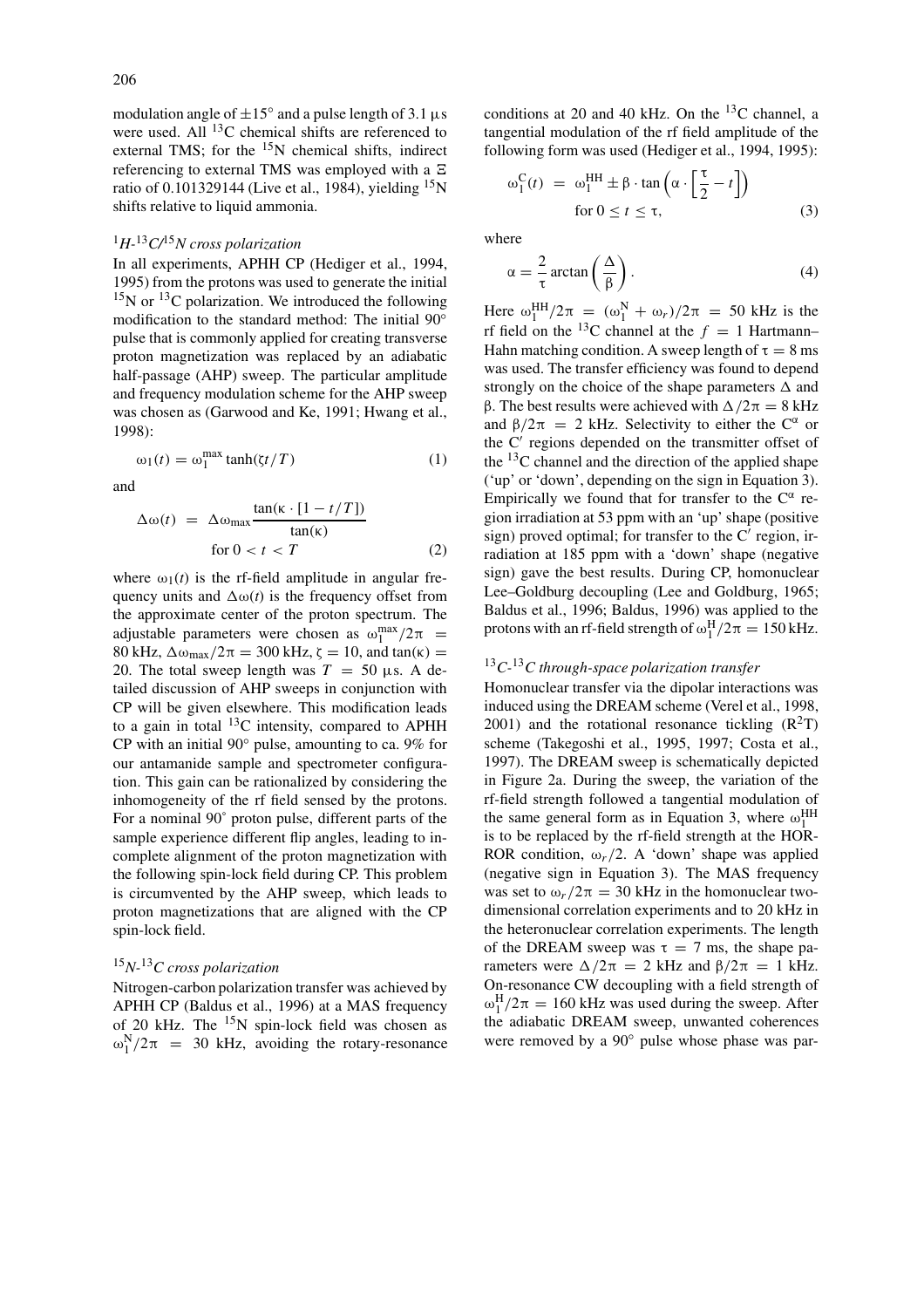

*Figure 2.* Pulse sequences for homonuclear correlation experiments. <sup>13</sup>C polarization is generated by adiabatic-passage Hartmann–Hahn cross polarization (APHH CP) with an adiabatic sweep replacing the initial  $90°$  pulse. After an evolution time  $t_1$ , a recoupling sequence is applied during the mixing time τ under simultaneous application of high-power proton decoupling. (a) (Semi-)broadband dipolar transfer employing the DREAM sequence. (b) Frequency-selective dipolar transfer employing the  $R^2T$ sequence. (c) Broadband transfer via the J coupling employing the  $P9<sup>1</sup><sub>12</sub>$  TOBSY sequence. In the course of 12 rotor cycles, 9 rf cycles (POST elements (Hohwy et al., 1998)) are executed with their rf phase consecutively increased by  $2\pi/9$  (Hardy et al., 2001). This supercycle is repeated *k* times.

allel to the sweep phase, but alternated in consecutive scans, while the receiver phase was kept constant.

The  $R^2T$  sequence is schematically shown in Figure 2b. After a short 'ramp-in' (RI) pulse, a tangential sweep was performed, followed by a short 'rampout' (RO) pulse. The time dependence of the applied rf-field strength during the tangential sweep again followed the general form of Equation 3, where  $\omega_1^{\text{HH}}$  is to be replaced by the rf field at the rotational-resonance condition:

$$
\omega_1^{RR} = \sqrt{\left(\frac{\omega_r}{2}\right)^2 - \left(\frac{\Delta\Omega^{iso}}{2}\right)^2}
$$
 (5)

Here,  $\Delta \Omega^{iso}$  is the average isotropic chemical-shift difference between the groups of resonances between which polarization transfer is desired. In our case  $ΔΩ<sup>iso</sup>$  was  $2π · 17.5$  kHz. The MAS frequency was chosen as  $\omega_r/2\pi$  = 20 kHz. The resulting rffield strength at the rotational-resonance condition was  $\omega_1^{\text{RR}}/2\pi$  = 4.8 kHz. The length of the sweep was  $\tau = 4.5$  ms, the shape parameters  $\Delta/2\pi = 2.9$  kHz and  $\beta/2\pi$  = 0.5 kHz, with a 'down' shape (negative sign in Equation 3). The transmitter was centered approximately in the middle between the groups of resonances separated by  $\Delta \Omega^{iso}$  at 92 ppm. For the RI and RO pulses, linear ramps with a duration of 20  $\mu$ s were used.

# <sup>13</sup>*C-*13*C through-bond polarization transfer*

For homonuclear transfer via the J coupling, the  $P9_{12}^1$ TOBSY sequence (Hardy et al., 2001) was employed at a MAS frequency of  $\omega_r/2\pi = 30$  kHz. At this MAS frequency, the required  $^{13}$ C rf-irradiation strength is  $ω_1 = (3/2)ω_r = 2π · 45$  kHz. The pulse sequence for the  $P9_{12}^1$  scheme is shown in Figure 2c. Efficient proton decoupling proved critical for the performance of the  $P9_{12}^1$  sequence. We tried both on-resonance and Lee–Goldburg decoupling (Lee and Goldburg, 1965) with different decoupling field strengths during the mixing time. The best results were in both cases achieved with the highest fields that could be obtained with our probe, amounting to  $\omega_1^H/2\pi = 160$  kHz, with similar efficiencies for on-resonance and Lee– Goldburg decoupling. To record correlation spectra, on-resonance decoupling with a 160 kHz decoupling field was chosen. It may be suspected that the performance of the sequence would increase further with still higher decoupling fields.

#### **Experimental schemes**

# *Two-dimensional homonuclear correlation experiments*

Homonuclear correlation experiments were performed at a MAS frequency of 30 kHz with either the DREAM or the  $P9_{12}^1$  TOBSY sequence for polarization transfer. An overview over the pulse sequences is shown in Figure 2.

For the experiments with DREAM mixing (Verel et al., 1998, 2001) (Figure 2a), the carrier frequency was set to the center of the aliphatic resonances at 39 ppm. This choice was due to the limited bandwidth of the DREAM sequence at 30 kHz MAS frequency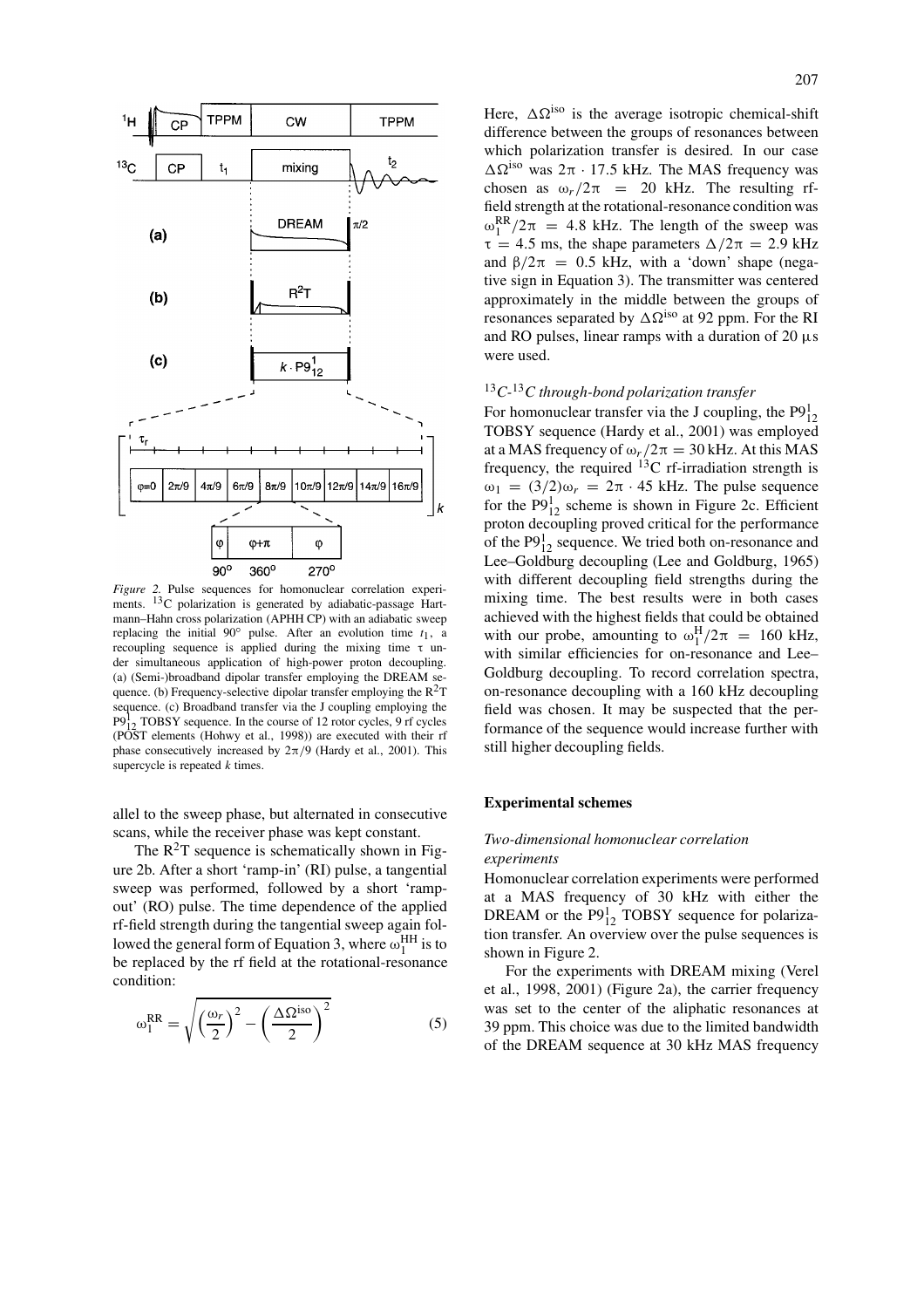and 150 MHz  $^{13}$ C resonance frequency, which does not allow to cover the full range of  $^{13}$ C resonances. Phase-sensitive detection in the indirect dimension was accomplished using the TPPI scheme (Marion and Wüthrich, 1983). One thousand and twenty-four *t*<sup>1</sup> increments were recorded with a spectral width of 33 kHz; for each increment, four transients were coadded with an acquisition delay of 3 s, leading to a total acquisition time of ca. 3.5 h. For determining the transfer efficiency, an experiment with the DREAM mixing sequence and a control experiment without the sequence were performed, for each of which eight transients were co-added per increment.

For the TOBSY experiment (Hardy et al., 2001) (Figure 2c), the carrier was set to 94 ppm. The mixing time was 10.8 ms, corresponding to 27  $P9_{12}^1$  cycles. The number of  $t_1$  increments and the spectral width were the same as for the DREAM experiment. For each increment, eight transients were co-added. A control experiment with the number of  $P9_{12}^1$  cycles set to zero was performed.

# *Two-dimensional heteronuclear correlation experiments*

Direct and relayed  $^{15}N^{-13}C$  correlation experiments were recorded with the pulse sequences of Figure 3 at a MAS frequency of 20 kHz. For establishing direct correlations, the double APHH CP technique of Figure 3a was employed (Baldus et al., 1996). The carrier frequency on the 13C channel was set approximately to the center of the spectrum at 84 ppm, and the shape parameters were tuned to yield similar polarizations in the C' and  $C^{\alpha}$  regions of the resulting spectrum. The TPPI scheme was used in the indirect dimensions. One hundred and seventy  $t_1$  increments were recorded with a spectral width of 5 kHz. For each increment, 64 transients were co-added with a recycle delay of 5 s, leading to a total acquisition time of approximately 15 h.

To correlate the shift of each amide nitrogen  $N_k$  with the shift of the  $\alpha$  carbon in the previous residue,  $C_{k-1}^{\alpha}$ , selective <sup>15</sup>N-<sup>13</sup>C cross polarization (Baldus et al., 1998) to the  $C'$  nuclei followed by <sup>13</sup>C homonuclear polarization transfer by the  $R^2T$  sequence (Takegoshi et al., 1995, 1997; Costa et al., 1997) was employed (Figure 3b). This experiment is designated as an N(CO)CA experiment. During the  $15$ N- $13$ C cross-polarization step, the carrier of the  $13$ C channel was set to 185 ppm and the shape parameters were tuned to achieve selective cross polarization to the C' spins. During the  $R^2T$  sequence and detec-



*Figure 3.* Pulse sequences for  ${}^{15}N-{}^{13}C$  correlation experiments used in this work. (a) Direct  ${}^{15}N-{}^{13}C$  shift correlation experiment via double APHH CP. (b) N(CO)CA experiment. The parameters of the second APHH step are chosen such that polarization is transferred preferentially from the  $^{15}N$  spins to the  $^{13}C'$  spins. In the following  $R^2T$  step, this polarization is then transferred to the  $C^{\alpha}$ spins. (c) N(CA)CB experiment. The parameters of the second APHH step are now tuned for preferential transfer to the  $C^{\alpha}$  region. The resulting polarization is then transferred into the aliphatic side chains by a DREAM sweep.

tion, the carrier was moved to the approximate center between the C' and  $C^{\alpha}$  regions at 92 ppm.

To correlate the shift of each amide nitrogen  $N_k$ with the shift of the aliphatic side-chain carbons in the same residue,  $C_k^{\beta}$ , selective <sup>15</sup>N-<sup>13</sup>C CP to the C<sup> $\alpha$ </sup> nuclei was followed by  $^{13}$ C homonuclear transfer by the DREAM sequence (Figure 3c). This experiment is called an N(CA)CB experiment. The carrier of the  $13<sup>C</sup>$  channel was set to 39 ppm for the whole experiment. The shape parameters for  ${}^{15}N-{}^{13}C$  APHH CP were tuned to give maximum transfer to the  $C^{\alpha}$  spins.

# *Three-dimensional correlation experiments*

Three-dimensional (3D)  $^{15}N^{-13}C^{-13}C$  chemical-shift correlation experiments (Sun et al., 1997) were performed by extending the sequence of Figure 3b by an additional 13C evolution period immediately after the second APHH CP and before the  $R^2T$  mixing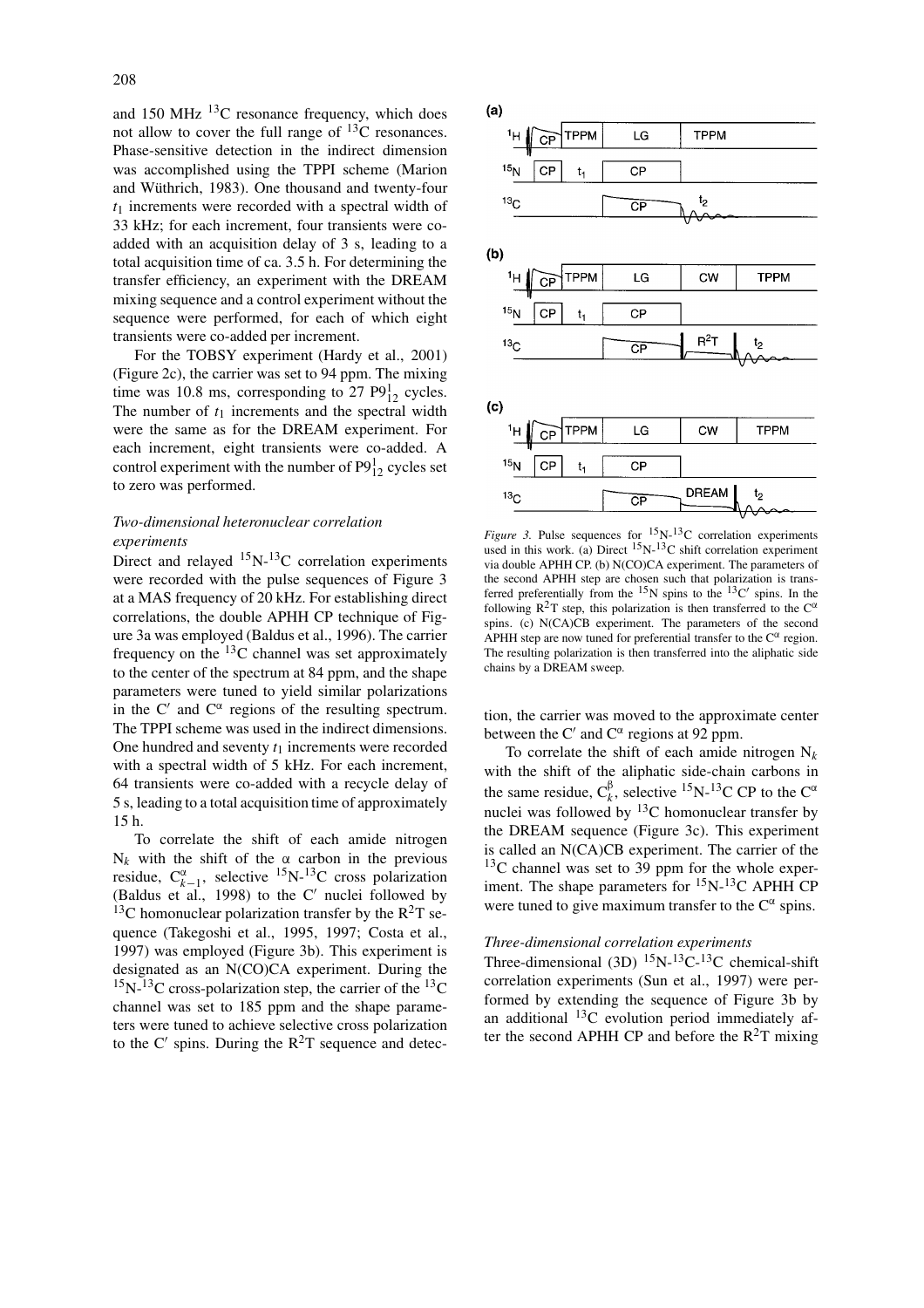sequence. The carrier of the  $^{13}$ C channel was centered at 92 ppm during the whole experiment. The shape parameters of the  $^{15}$ N- $^{13}$ C APHH CP step were deliberately chosen such that similar amounts of polarization resulted on the C' and  $C^{\alpha}$  spins. In both indirect dimensions, phase-sensitive detection was accomplished with the TPPI scheme. In the indirectly detected  $^{15}N$  dimension  $(t_1)$ , 32 increments with a spectral width of 3 kHz were acquired; in the indirectly detected <sup>13</sup>C dimension  $(t_2)$ , 256 increments with a spectral width of 35 kHz were recorded. For each increment, eight transients were co-added with a recycle delay of 5 s, leading to a total acquisition time of 91 h. An additional time-domain data set was created by extracting the data of the first eight  $t_2$  increments from this data set, corresponding to a shortened 3D experiment with an acquisition time of 2 h 50 min.

## **Results and discussion**

#### *Influence of sample preparation*

A careful preparation of the antamanide sample, ensuring a homogeneous, microcrystalline state, proved important for obtaining high-quality spectra. In order to illustrate the range of situations that may result from different sample-preparation techniques, some  $13^{\circ}$ C and  $15^{\circ}$ N spectra of differently prepared samples are shown in Figure 4. The lyophilized powder gives rise to broad resonances in the  $^{13}$ C and  $^{15}$ N spectra, the latter being almost featureless (Figure 4a). The situation improves significantly after recrystallization (Figures 4b and 4c) from a 7:3 methanol/water mixture. Similar improvements upon recrystallization have been observed in other biomolecules (Pauli et al., 2000). For the sample of Figure 4b, the solvent was evaporated within less than one day in the presence of dried silica gel as a drying agent. A 2D  $^{13}C^{-13}C$  correlation spectrum of this sample (not shown) revealed a structural heterogeneity with at least two molecular conformations in the crystal or two different crystal forms. This heterogeneity is also reflected in line broadening and line splittings in the  $15N$  spectrum. A far more homogeneous, microcrystalline sample was obtained by slow recrystallization over a period of four days in a controlled humidity of 76%. Onedimensional spectra from this sample, which was used throughout the rest of this work, are shown in Figure 4c. Most of the  $^{13}$ C and  $^{15}$ N resonances are now well resolved. Typical linewidths for this sample are

60–100 Hz (0.4–0.7 ppm) for the <sup>13</sup>C resonances and 35–65 Hz (0.6–1.1 ppm) for the  $15$ N resonances.

# *Identification of the* <sup>13</sup>*C spin system of each amino acid*

To establish the connectivities between the  $^{13}$ C nuclei within each residue of antamanide, we employed 2D homonuclear through-space and through-bond correlation experiments. For the through-bond schemes, it is quite obvious that only correlations within one amino acid are established because the two-bond  $^{13}$ C'- $N^{-13}C^{\alpha}$  J couplings are smaller than the one-bond couplings by at least a factor of 30 (Kao and Barfield, 1985; Hu and Bax, 1997). For through-space transfer and short mixing times, only dipolar couplings between directly bonded  $^{13}$ C nuclei yield cross peaks due to the  $r^{-3}$  distance dependence of the dipolar interaction, and a similar spectrum is obtained.

A through-space correlation spectrum obtained with the DREAM scheme is shown in Figure 5a. At the chosen combination of magnetic field (14 Tesla) and MAS frequency (30 kHz), the bandwidth of the DREAM sequence is not quite sufficient to achieve efficient recoupling over the entire chemical-shift range of the peptide. Therefore the transmitter frequency was centered at 39 ppm to achieve band-selective uniform recoupling in the region of the  $C^{\alpha}$  and aliphatic side-chain resonances. At higher spinning frequencies (≥40 kHz), however, a single DREAM experiment is broadband enough to cover the entire spectral range of  $13<sup>C</sup>$  at a static magnetic field of 14 T.

As expected for a double-quantum transfer mechanism, almost all cross peaks in Figure 5a exhibit negative intensity, shown in red color. Exceptions can be ascribed to two-step relayed transfer. Due to the sequential passage through the HORROR condition for different spin pairs, the spectrum is not symmetric around the diagonal (Verel et al., 2001). All cross peaks between aliphatic resonances are well resolved in the spectrum. Several factors may be responsible for the significantly higher resolution compared to the earlier study (Straus et al., 1997), including improved sample preparation and higher MAS spinning frequency in conjunction with TPPM decoupling and higher decoupling fields.

From the cross-peak pattern in Figure 5a, it is straightforward to assign the observed chemical shifts to specific amino acid types. A convenient starting point is given by the four intense cross peaks in the lower left corner of the spectrum, which are readily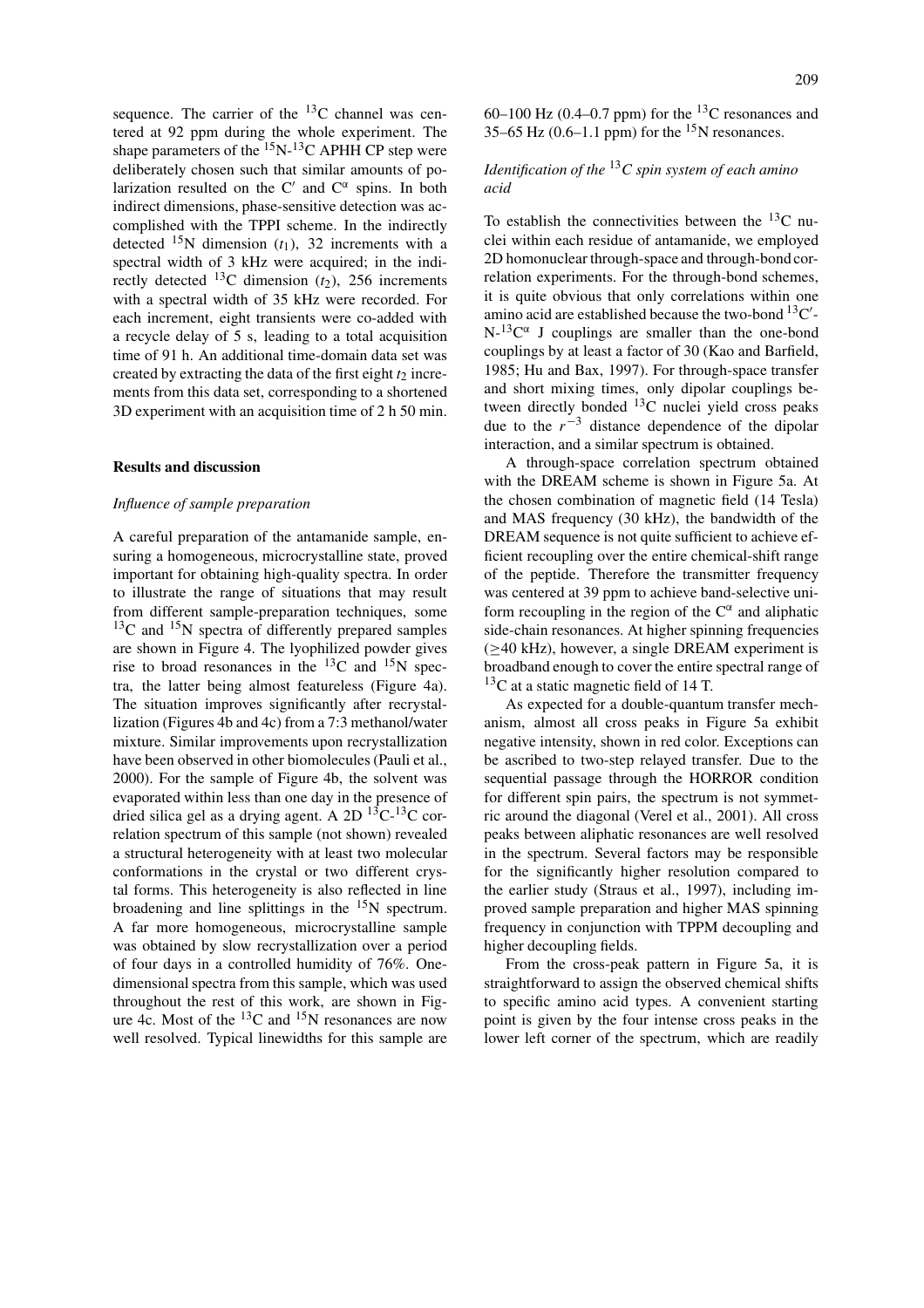

*Figure 4.* Selection of <sup>13</sup>C and <sup>15</sup>N MAS spectra of antamanide for different sample preparations. (a) Lyophilized powder. (b,c) Microcrystalline powder obtained by evaporation of the solvent from a solution of antamanide in a 7:3 methanol/water mixture. In the  $^{13}$ C spectra, only the aliphatic region is shown. The sample leading to spectra (b) was obtained by fast evaporation of the solvent at room temperature in the presence of dry silica gel as a drying agent. The sample leading to spectra (c) was obtained by slow evaporation during several days in a controlled humidity of 76%. This sample was used throughout the rest of this work.

assigned to  $C^{\alpha}$ - $C^{\delta}$  cross peaks of proline (marked P $\alpha\delta$ ) by the characteristic chemical shifts of the  $C^{\delta}$  resonances. Having assigned the  $C^{\alpha}$  and  $C^{\delta}$  resonances, the cross peaks involving  $C^{\beta}$  and  $C^{\gamma}$  can easily be spotted. Identification of the single alanine is also straightforward by its intense  $C^{\alpha}$ - $C^{\beta}$  cross peak at the characteristic  $C^{\beta}$  frequency of 17.1 ppm. Having identified the alanine, the valine is easily recognized by the presence of the two-bond  $C^{\gamma}$ <sup>1</sup>-C<sup> $\gamma$ 2</sup> cross peak, and the cross peaks between the γ1, β, and  $\alpha$  resonances can now easily be pinpointed. The corresponding cross peaks that involve the  $\gamma$ 2 resonance are missing in the lower triangle but can only be found in the upper triangle or, alternatively, in the through-bond spectrum (vide infra). The remaining four cross peaks then belong to the four phenylalanines in antamanide. Most of the thus identified cross peaks are between directly bonded neighbors. Cross peaks which correspond to two-bond correlations are (with the exception of the valine  $C^{\gamma}$ <sup>1</sup>–C<sup> $\gamma$ 2</sup> and the proline C<sup>α</sup>–C<sup>δ</sup> cross peaks) much weaker or not visible at all for the chosen mixing time.

Having assigned all the intra-residue cross peaks, we could search for additional cross peaks indicating interresidue correlations. At the chosen mixing time of 7 ms, only a few very weak correlations between side-chain resonances of neighboring residues can be

found; their intensity amounts to less than 1% of the total spectral intensity, and they are below the lowest contour level in Figure 5a. Stronger interresidue peaks can be generated by increasing the mixing time, i.e., by decreasing the rate of change of the DREAM Hamiltonian. For a mixing time of 14 ms, about 65 interresidue cross peaks can be identified in the spectrum (not shown). While most of these interresidue peaks are rather weak (typically about 2% of the maximum peak intensity in the spectrum), the intensity of some of these peaks exceeds 5% of the maximum peak intensity. Based on such interresidue peaks, in principle a full sequence-specific assignment of the carbon resonances can be achieved; this is the route followed in an earlier study (Straus et al., 1997). In this paper, however, we follow an alternative strategy for sequence-specific assignment, based on  ${}^{15}N-{}^{13}C$ correlation spectroscopy (vide infra).

To identify the  $^{13}$ C spin system of each amino acid it is also possible and indeed more intuitive to use polarization transfer through chemical bonds exploiting the J coupling. Figure 5b shows a TOBSY spectrum of antamanide obtained with the  $P9_{12}^1$  mixing sequence for a mixing time of 10.8 ms. Linewidths in the DREAM (Figure 5a) and TOBSY spectra (Figure 5b) are comparable (vide infra); apparent differences are mostly due to different peak heights and different con-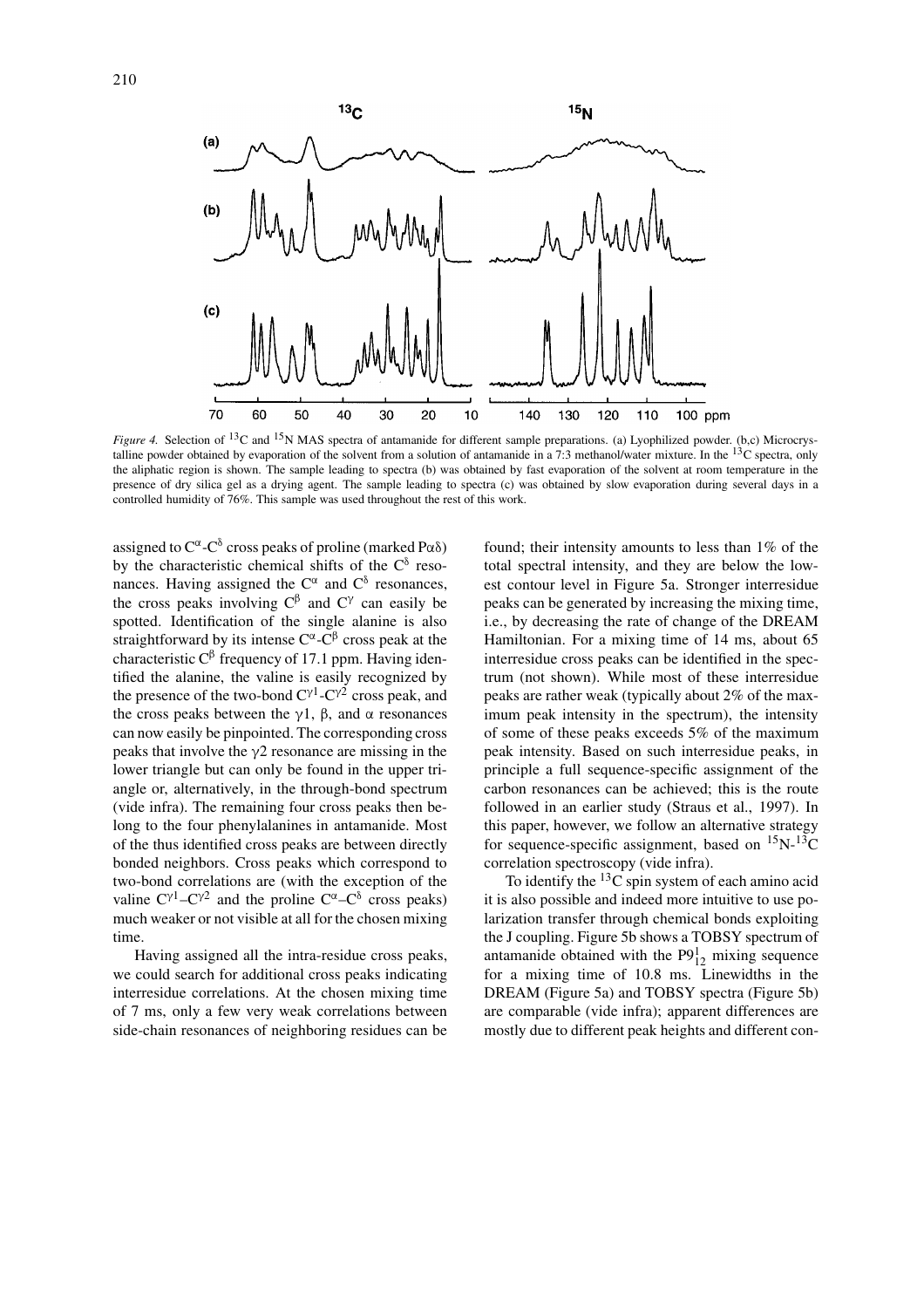

*Figure 5.* 13C homonuclear shift-correlation spectra at a MAS frequency of <sup>ω</sup>*<sup>r</sup> /*2<sup>π</sup> <sup>=</sup> 30 kHz. (a) Spectrum obtained with the DREAM sequence for dipolar transfer with a mixing time of 7 ms. The total acquisition time was 3.5 h. Only the region containing the  $C^{\alpha}$  and aliphatic side-chain resonances is shown. Negative intensity is indicated by red contours. Contours are at plus and minus 4%, 7%, 12%, 20%, 33%, and 57% of the maximum intensity. The spectrum readily allows to assign all cross peaks to their respective spin systems. These spin-system<br>assignments are indicated for the cross peaks below the diagonal. (b) Spectrum ob J couplings. A mixing time of 10.8 ms, corresponding to 27  $P9^1_{12}$  supercycles, was chosen. The total acquisition time was 7 h. Contours are at 2.5%, 7%, 14%, 28%, and 54% of the maximum intensity. The spectrum yields  $C'$ - $C^{\alpha}$  correlations. No artificial line narrowing, e.g., by applying a shifted window function to the time-domain data, was employed during processing for both spectra. To the right of each spectrum, the positions are indicated around which the 1D slices of Figure 6 were extracted.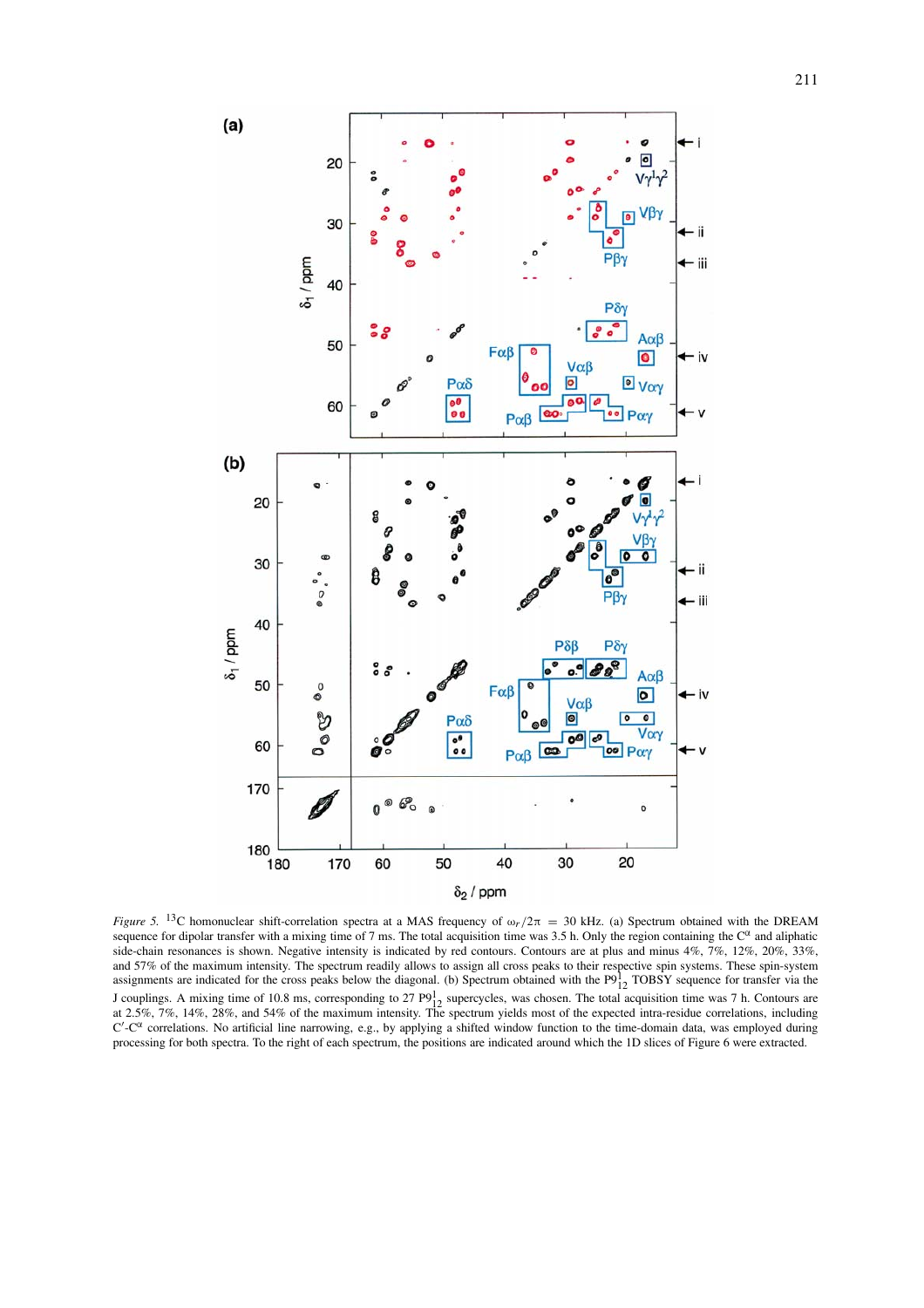tour levels. The bandwidth of the TOBSY sequence is sufficient to achieve polarization transfer over the complete chemical-shift range of the peptide, which is approximately 24 kHz. As in the DREAM spectrum, the strongest cross peaks are found between directly bonded neighbors in the aliphatic side-chain regions, for which the J coupling is in the range of 32 to 38 Hz (Bystrov, 1976). Cross peaks between the C' and  $C^{\alpha}$  resonances are considerably weaker, despite the relatively strong coupling of typically 50 to 53 Hz (Bystrov, 1976) between such spins in peptides. This probably reflects imperfect suppression of both the large chemical-shift differences of up to 123 ppm (18.5 kHz) between these types of spins and of the large chemical-shift anisotropy of the carbonyl spins. The aromatic side-chain signals (not shown) were strongly attenuated by the TOBSY sequence due to the shorter  $T_{10}$  of these spins. Nevertheless, the cross peaks between the phenylalanine C<sup>γ</sup> nuclei and the respective  $C<sup>β</sup>$  were clearly visible and could be assigned, while the other phenyl resonances showed strong overlap.

Correlations are also visible between nuclei which are separated by more than one bond but still belong to the same spin system. Most of these cross peaks probably do not arise from direct transfer via the generally weak  $^{2,3}J_{\text{CC}}$  couplings (Bystrov, 1976), but rather from relayed transfer between successive directly bonded neighbors. They are mostly stronger than in the DREAM spectrum. This can be rationalized by the fact that in the course of a DREAM sweep different spin pairs become recoupled sequentially (Verel et al., 2001), while in the TOBSY experiment all spins are coupled simultaneously during the entire mixing period. Apart from the attenuation of the aromatic resonances and the overall linewidths, the TOBSY spectrum is in fact very similar to a  $^{13}$ C TOCSY spectrum (Braunschweiler and Ernst, 1983; Fesik et al., 1990) at the same field strength obtained from a sample of antamanide dissolved in chloroform (spectrum not shown). In particular, the solution-state spectrum also features the relatively strong Pαδ cross peaks.

For a quantitative evaluation of the efficiencies achieved by the two transfer schemes, we recorded spectra with identical parameters as in the spectra of Figure 5, but once with and once without a mixing sequence applied. Some selected 1D sum projection slices of these spectra are shown in Figure 6a for the DREAM sequence and in Figure 6b for the TOBSY sequence. The slices were generated by integrating strips of 0.8 ppm width along  $\delta_1$  centered at the positions indicated at the right side of Figure 5. Based on the assignments reported below, these chemical-shift values correspond to the nuclei indicated in the center of Figure 6. It is these nuclei on which the polarization is localized at the start of the  $t_1$  period of the correlation experiments. The initial polarization is directly detected in the control experiments (dotted traces in Figure 6) to allow for a quantification of the transfer efficiency and the relaxation losses. At the same time, the traces allow us to get a direct impression of the linewidths in the correlation spectra.

For the further discussion, we define a normalized transfer efficiency  $\eta_N$  in a specific spectral region by the ratio of the absolute cross-peak intensity to the sum of the absolute intensities of diagonal and cross peaks. This figure indicates how much of the polarization actually detected in a correlation experiment is found in the cross peaks. The higher  $\eta_N$ , the higher the cross peak intensity relative to the diagonal in a correlation experiment. We further define an absolute transfer efficiency η as the ratio of the absolute crosspeak intensity in the correlation spectrum to the total intensity (localized in the diagonal region) in the control spectrum. This figure indicates how much of the initial polarization is finally detected in the spectral regions of interest. It is this figure that is relevant for sensitivity considerations; it includes all losses experienced by the spin system during the transfer. Clearly, always η ≤ η*<sup>N</sup>* .

From the traces of Figure 6a, it is obvious that the DREAM transfer scheme achieves high normalized efficiencies  $\eta_N$ , as most of the intensity of the displayed slices is found in the cross peaks. Indeed, for the solid trace (ii), no diagonal peak intensity was detected at all down to noise level, and thus for this slice,  $\eta_N = 100\%$ . On average, for the whole spectral region shown in Figure 5a,  $\eta_N = 85\%$ . Furthermore it is obvious that, certainly for some slices, the absolute efficiency  $\eta$  is considerably lower than  $\eta_N$ . Take, e.g., again trace (ii) of Figure 6a. Only a fraction of 33% of the initial polarization (dotted trace) actually survives in the correlation experiment (solid trace) for this slice, even though all the polarization is found in the cross peaks ( $\eta = 33\%$ , but  $\eta_N = 100\%$ ). On the other hand, for trace (v), 57% of the initial polarization appears as cross-peak intensity, which means  $\eta = 57\%$ . Overall, for the spectrum of Figure 5a, η varies between 29% and 57%, with an average value of 42%. Comparing the latter number to the average  $\eta_N = 85\%$ , we can quantify the total magnetization loss due to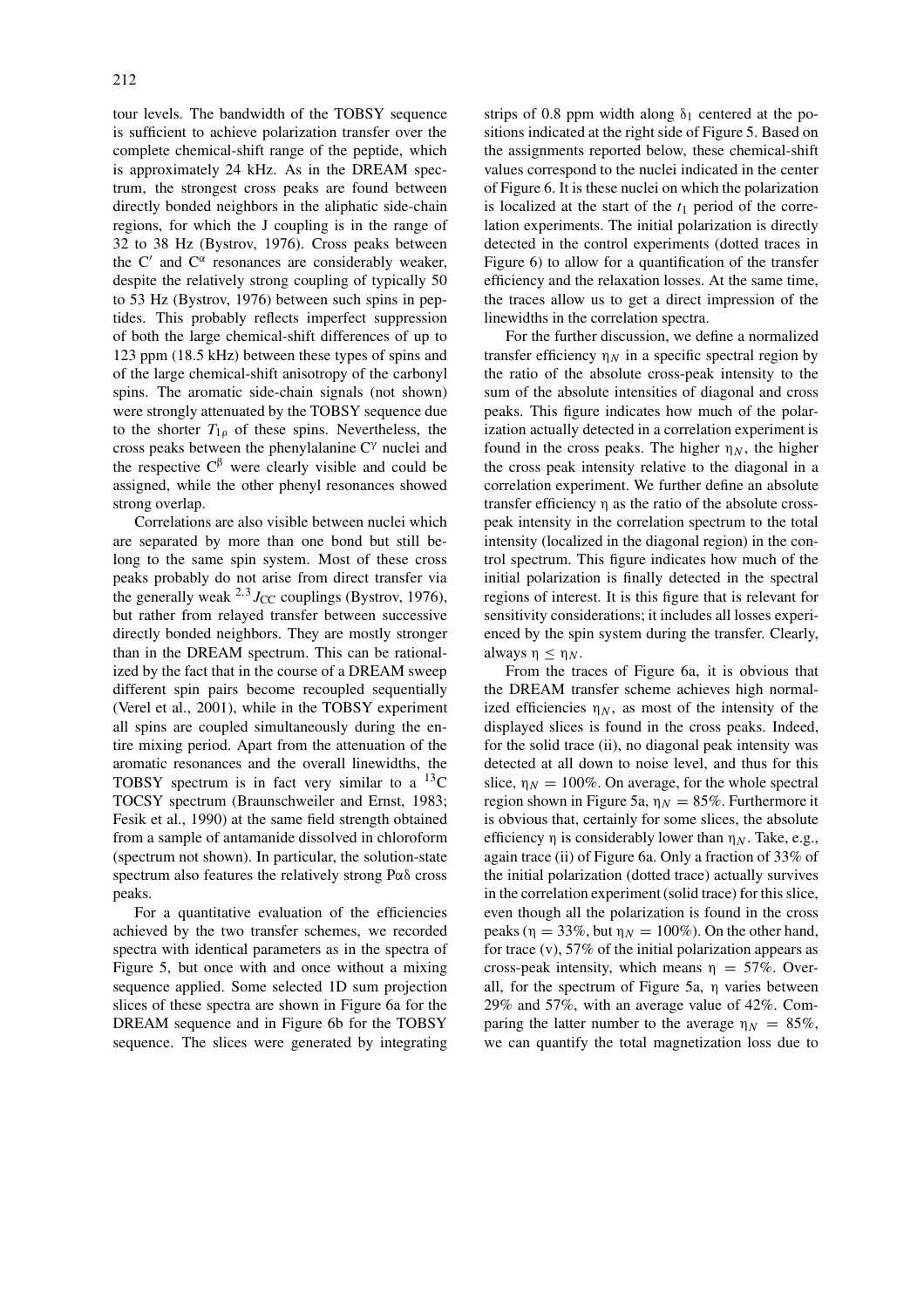

*Figure 6.* Partial 1D projection slices of 2D spectra without (dotted traces) and with (solid traces) a mixing sequence applied. (a) DREAM, (b)  $P9<sub>12</sub><sup>1</sup> TOBSY. The acquisition time for each 2D spectrum was 7 h. Slices were generated by integrating the corresponding 2D spectrum$ along  $\delta_1$  over a strip of 0.8 ppm width centered at the following chemical shifts: (i) 17.0 ppm, (ii) 31.5 ppm, (iii) 36.5 ppm, (iv) 52.1 ppm, (v) 61.1 ppm. These shifts correspond to the  $^{13}$ C nuclei given in the center row of the figure. Each slice thus shows how initial polarization (dotted trace) on the given 13C nuclei is distributed onto other nuclei by the mixing sequence (solid trace).

experimental imperfections and dissipative processes to about 50%. We tentatively attribute a significant part of the losses to imperfect proton decoupling.

For the TOBSY experiment, the traces of Figure 6b show that a substantial amount of polarization remains on the diagonal. Thus  $\eta_N$  is somewhat lower than for the DREAM experiment, with an average of  $\eta_N$  = 49%. With the exception of trace (ii), also the absolute efficiency in the displayed slices is lower than for the DREAM experiment. For the aliphatic region, η varies between 20% and 59%, with an average of 32%. Much lower efficiencies are found for polarization initially localized on carbonyl or aromatic carbons, as can be seen by the low intensity of the cross peaks in the lower region of Figure 5b. The reasons for the lower performance of the TOBSY experiment as compared to the DREAM experiment are probably twofold. On the one hand, there is a distribution of J-coupling constants among the different spin pairs involved in the transfer. Therefore, for a given mixing time τ, the transfer can only be at its maximum for those spin pairs which have a J coupling of approximately 1*/*2τ. On the other hand, the mixing time in the TOBSY experiment was 50% longer than the DREAM sweep, and the TOBSY pulse sequence has no effective spinlock field. Both effects can lead to increased loss of spin order.

Nevertheless, the information content of the TO-BSY spectrum in Figure 5b is somewhat higher than that of the DREAM spectrum in Figure 5a, owing to the increased bandwidth of the TOBSY sequence. Furthermore, the TOBSY spectrum is fairly symmetric about the diagonal, and there are no missing cross peaks on either side. The C' and the phenylalanine  $C^{\gamma}$ resonances can easily be assigned to their respective spin systems with the help of this spectrum. Therefore, the TOBSY experiment seems to be a superior alternative to dipolar coupling-based polarization-transfer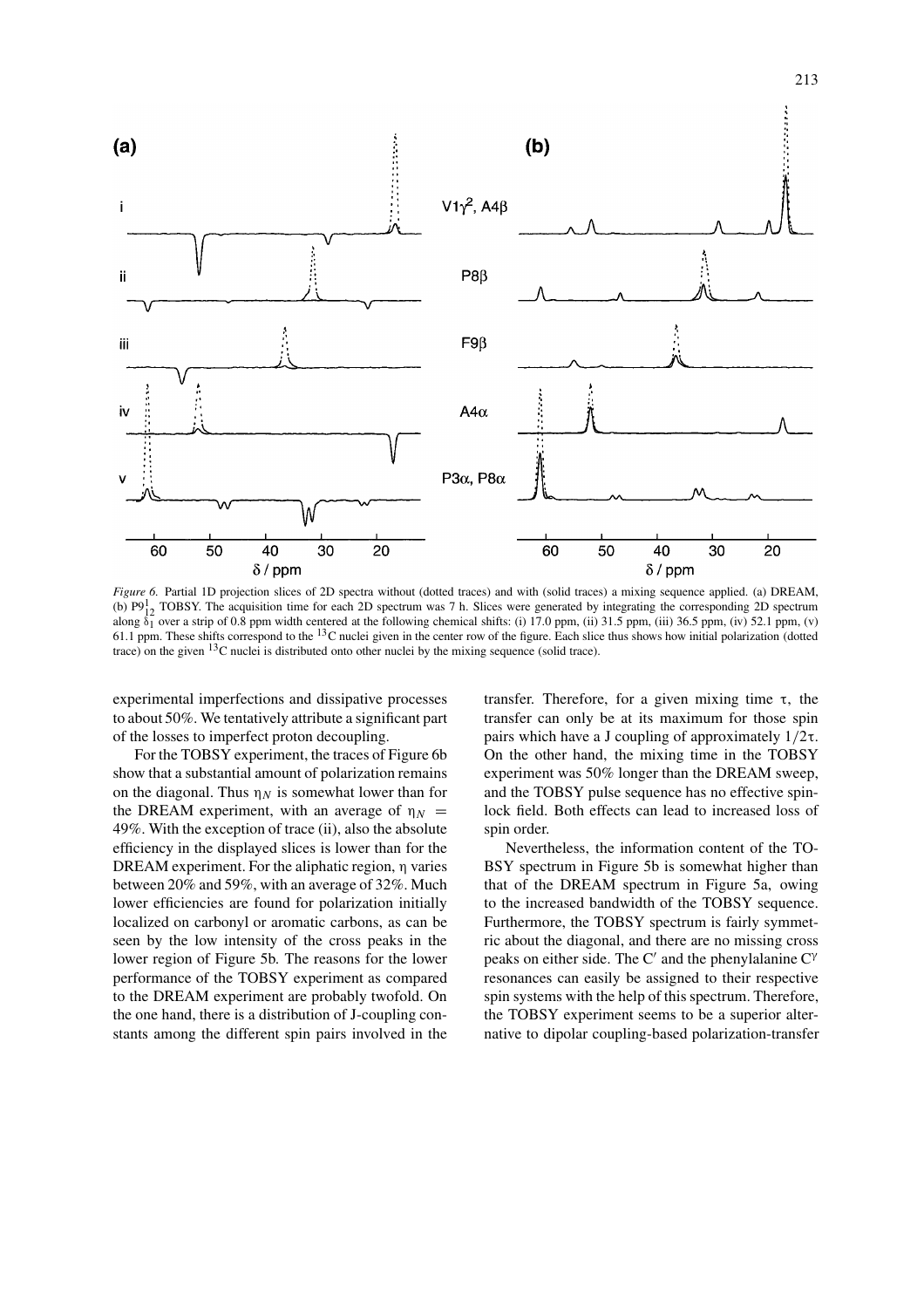schemes. In systems with large-amplitude motions, however, the longer mixing time of a TOBSY experiment may make it less favorable than dipolar coupling-based polarization transfer using DREAM, for which the mixing time could be reduced by an additional factor of two with only modest losses in transfer efficiency.

# *Sequential assignment of the backbone resonances*

# *Direct* <sup>15</sup>*N-*13*C correlations*

For the sequential assignment we performed tripleresonance experiments that establish a correlation between the spin systems belonging to amino acids that are neighbors in the primary sequence. A direct  $^{15}$ N-<sup>13</sup>C chemical-shift correlation spectrum obtained with the APHH CP pulse sequence of Figure 3a is shown in Figure 7a. Inspection of the spectrum shows that for the applied contact time of  $\tau_{CP} = 8$  ms, only directly bonded 13C neighbors were cross polarized from each  $15N$  spin. The spectrum, therefore, correlates each amide nitrogen  $N_k$  with the carbonyl carbon  $C'_{k-1}$  of the preceding residue, with  $C_k^{\alpha}$  of the same residue, and, for the proline residues, with  $C_k^{\delta}$ . The proline residues can be identified immediately by the presence of these  $C^{\delta}$  cross peaks. For antamanide, the full sequential backbone assignment can already be completed at this point: using the  $C^{\alpha}$  and  $C'$  assignments obtained from the homonuclear correlation experiments, the  $^{15}N^{-13}C$  spectrum establishes the missing link between the  $C'_{k-1}$  and  $C^{\alpha}_{k}$  resonances of neighboring residues by connecting them via the common amide nitrogen  $N_k$ . However, because of the considerably larger frequency spread in the  $C^{\alpha}$  region than in the (more crowded)  $C'$  region, we will instead proceed with an assignment strategy in which sequential assignment is based primarily on  $C^{\alpha}$  resonances.

In the direct correlation experiment, the APHH pulse parameters (vide supra) were adjusted such that similar intensities were reached in the C' and  $C^{\alpha,\delta}$ regions of the spectrum. It may be illustrative to compare the obtained signal intensities of these regions to the corresponding intensities after direct  ${}^{1}H-{}^{13}C$ CP. The sum intensity of the C' and  $C^{\alpha,\delta}$  regions in the double APHH CP experiment amounts to 21% of the sum intensity of these regions after direct APHH CP from the protons to carbons with 1 ms contact time. Experimentally, this figure does not change significantly when the rf-irradiation frequency, rf-field strength at the Hartmann–Hahn condition, and direction of the amplitude sweep (up or down) are varied within reasonable limits. What does change, however, is the relative ratio of intensities of the  $C'$  and  $C^{\alpha,\delta}$  regions, including the possibility of achieving rather selective transfer to one of the regions only and thereby achieving a higher sensitivity in a specific region. In order to quantify the combined efficiency of the  ${}^{1}$ H- ${}^{15}$ N and  ${}^{15}$ N- ${}^{13}$ C transfer steps, we first consider a situation in which polarization is transferred from one  $^{15}N$  spin to only one  $^{13}C$  spin. If the  $^{15}N$ - $^{13}$ C transfer is perfectly adiabatic, all  $^{15}$ N polarization is transferred to the  $^{13}$ C spin, and the same final intensity results on the <sup>13</sup>C spin as after a direct <sup>1</sup>H-<sup>13</sup>C CP, assuming the same performance of the CP from the protons to either  ${}^{13}$ C or  ${}^{15}$ N. In the nonselective experiment discussed here, however, the polarization which after  ${}^{1}H-{}^{15}N$  CP is localized on one  ${}^{15}N$  spin per residue gets spread out onto two  $^{13}$ C spins (three for prolines) in the second CP step. Using an oversimplified thermodynamic model, neglecting the details of the spin dynamics (Sørensen, 1990), we expect that the sum polarization on the two (three)  $^{13}$ C spins after  $15N-13C$  CP is roughly the same as if the polarization of each  $15N$  spin was transferred to one  $13C$  spin only. To estimate the efficiency of the double  ${}^{1}H-{}^{15}N-{}^{15}$  $13C$  CP versus direct  $1H-13C$  CP, we therefore have to scale the total intensity of the C' and  $C^{\alpha,\delta}$  regions after the direct  ${}^{1}H_{-}{}^{13}C$  CP experiment with the ratio of the numbers of  $^{15}N$  versus  $^{13}C$  spins involved in the double CP. For antamanide, this number is 10/24, leading to a theoretical sum intensity of 42% for the double CP relative to direct CP in the spectral regions considered here. The experimental intensity of 21% indicates that an efficiency of about 50% was realized for the double CP relative to direct CP.

# *Relayed* <sup>15</sup>*N-*13*C correlations via homonuclear* <sup>13</sup>*C-*13*C transfer*

By the direct correlation experiment, we have already established a correlation between each amide nitrogen  $N_k$  and the  $\alpha$  carbon  $C_k^{\alpha}$  in the *same* residue. We now aim at obtaining a correlation of  $N_k$  with  $C_{k-1}^{\alpha}$  in the *previous* residue. To achieve this correlation, we employed selective  ${}^{15}N-{}^{13}C$  cross polarization to the  $C'$  nuclei followed by homonuclear  ${}^{13}C$  polarization transfer. Several homonuclear 13C mixing schemes including TOBSY sequences could be envisaged for this step. In choosing the most suitable sequence, we were led by sensitivity considerations: as discussed above, much sensitivity is lost by spreading out polarization that was initially localized on a small number of spins onto a larger group of spins. We therefore aim at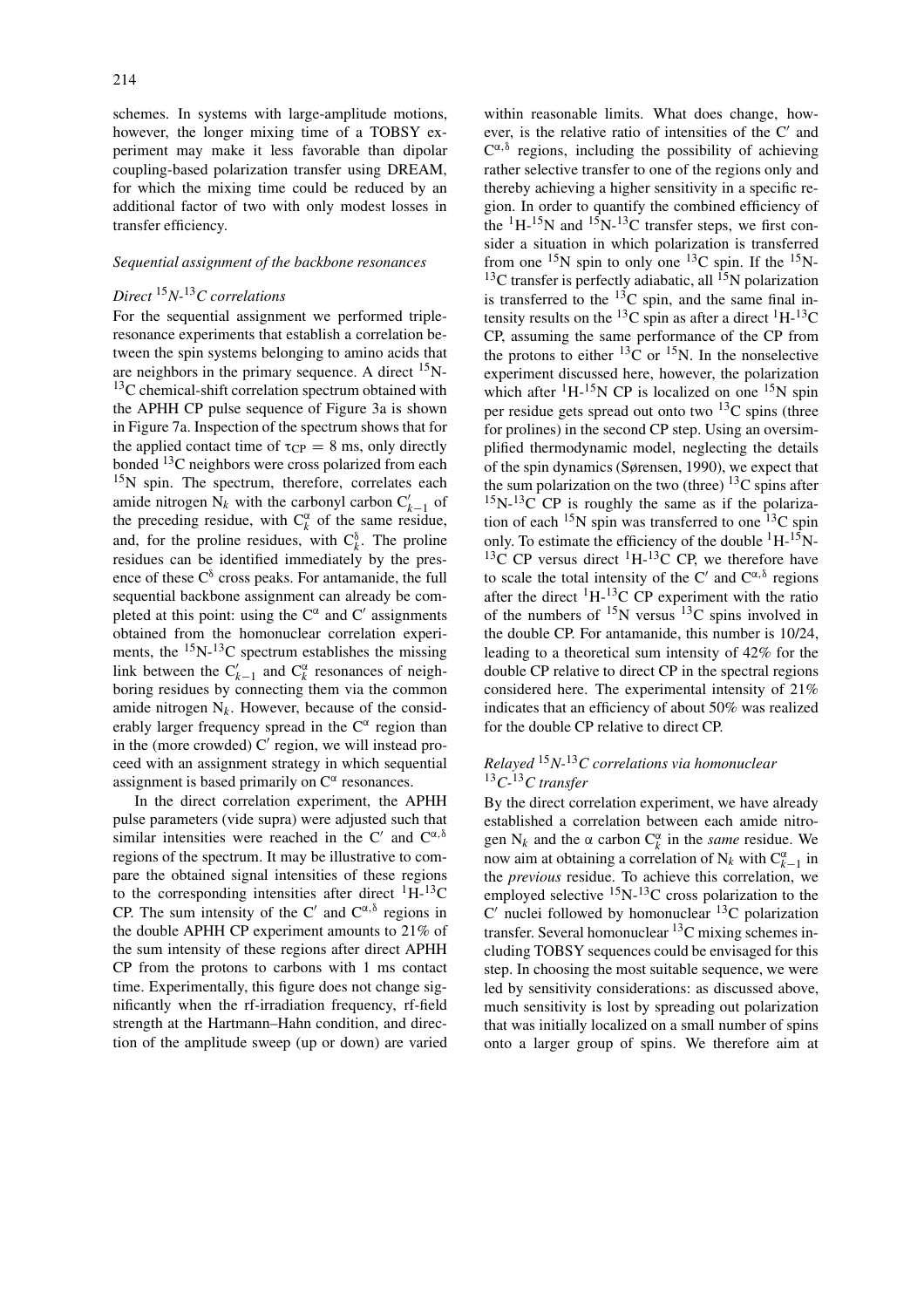

*Figure 7.* 15N-13C correlation spectra of antamanide. (a) Direct N-C correlation obtained with the pulse sequence of Figure 3a. Each amide nitrogen N*<sup>k</sup>* is correlated with the directly attached carbons C<sup>α</sup> *<sup>k</sup>* in the same residue and C *<sup>k</sup>*−<sup>1</sup> in the previous residue. Contours are at 7%, 12%, 20%, 35% and 59% of the maximum intensity. (b) N(CO)CA correlation obtained with the sequence of Figure 3b. This spectrum, shown in green contours, correlates each amide nitrogen N<sub>k</sub> with the α carbon of the previous residue,  $\hat{C}_{k-1}^{\alpha}$ . Contours are at 10%, 15%, 22%, 32%, 32%, 32% 46%, and 68% of the maximum intensity. The peak positions of the spectrum of part (a) are indicated by light blue areas. By 'walking' through these two spectra in a stepwise fashion as indicated by the arrows, all <sup>15</sup>N an (c) N(CA)CB correlation obtained with the sequence of Figure 3c. In this spectrum, each amide nitrogen  $N_k$  is correlated with the aliphatic side-chain carbons in the same residue *k*. Positive intensity is indicated by black, negative by red contours, with contour levels at plus and minus 7%, 12%, 20%, 35% and 59% of the maximum absolute intensity. The peak positions of the spectrum of part (a) are again indicated by light blue areas.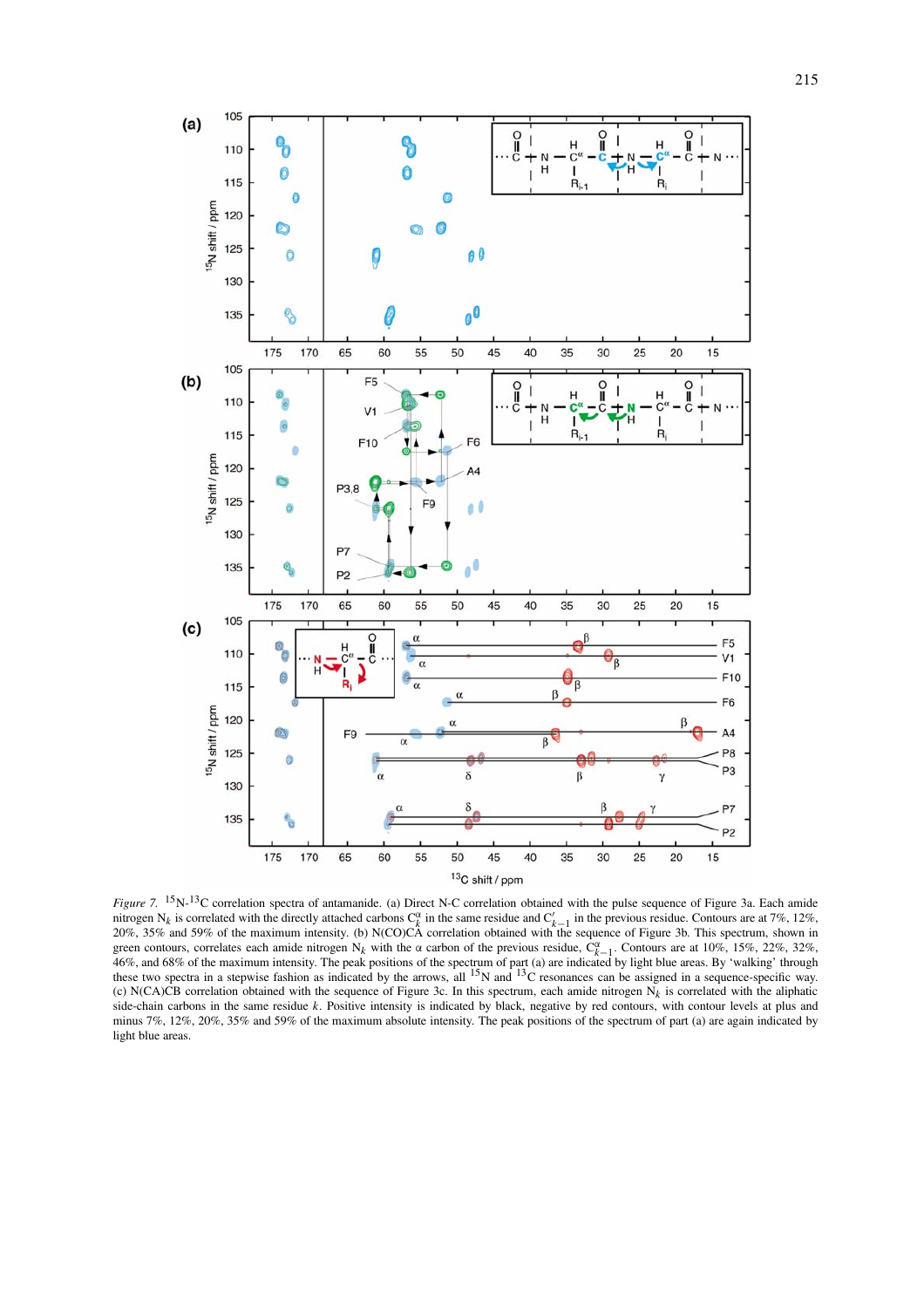keeping polarization localized on as few spins as possible ('minimum spread'). Being led by this criterion, we selected a sequence that selectively and efficiently transfers polarization from the  $C'$  nuclei to the neighboring  $C^{\alpha}$  nuclei. This can be achieved by an adiabatic passage through the rotational-resonance condition in the presence of rf irradiation, also called the rotationalresonance tickling  $(R<sup>2</sup>T)$  experiment (Takegoshi et al., 1995, 1997; Costa et al., 1997).  $R^2T$  is selective for a narrow band of chemical-shift differences somewhat smaller than but close to the MAS frequency. By selecting the shape of the rf amplitude, the width of the recoupling condition was adapted to the particular needs.

In the  $R^2T$  experiment, the MAS frequency is determined by the frequency difference of the recoupled spins: in antamanide, the difference between the centers of the isotropic chemical-shift distributions of the  $C^{\alpha}$  and C' spins amounts to 116 ppm or 17.5 kHz, ranging from 16.9 to 18.4 kHz. We have, therefore, chosen a MAS frequency of 20 kHz for all heteronuclear correlation experiments. The  $R^2T$  experiment is, however, the only one out of the set employed here that requires a certain, relatively well-defined MAS frequency. For the magnetic field used, the choice of 20 kHz at the same time avoids any unwanted rotational-resonance recoupling condition between the  $C'$  spins and other carbons, placing the  $C'$  spinning sidebands into the empty spectral region between the  $C^{\alpha}$  and aliphatic side-chain regions.

The resulting spectrum, obtained with the N(CO)CA sequence of Figure 3b, is shown in Figure 7b with green contours. For each  $N_k$  chemicalshift position, we find a strong peak associated with the  $C_{k-1}^{\alpha}$  resonance of the previous residue. These peaks are not present in the direct correlation spectrum shown in Figure 7a (the peak positions of Figure 7a are indicated by blue areas in Figures 7b and c). Peaks that correspond to  $C^{\alpha}$  and  $C'$  resonances attached directly to the respective nitrogen are also present, but strongly attenuated, indicating a good selectivity of the  $15N-13C$  APHH CP and a high adiabaticity of the  $R^2T$  transfer. We determined the absolute transfer efficiency of the  $R^2T$  step in antamanide by a homonuclear correlation experiment with the pulse sequence of Figure 2b. The efficiency η varied in the range from 40% to 66% for the different residues, with an average of 57%. The transfer from C' to  $C^{\alpha}$  is close to being complete, expressed in an average normalized transfer efficiency of  $\eta_N = 82\%$  for the R<sup>2</sup>T step. These numbers might have to be somewhat modified if the

efficiencies in the triple-resonance experiment are to be considered: the  $15N-13C$  APHH CP step preceding the  $R^2T$  step may excite preferentially certain parts of the sample volume due to the inhomogeneity of the *B*<sup>1</sup> fields, for which in turn  $R^2T$  might perform better or worse than average over the complete sample volume.

Sequential assignment of the  $C^{\alpha}$  resonances is now straightforward: We start from an arbitrary  $N_k - C_k^{\alpha}$ cross peak in the direct correlation spectrum. We now look for an N-C $^{\alpha}$  peak at the same <sup>13</sup>C frequency in the N(CO)CA spectrum (vertical lines in Figure 7b). This peak is the  $N_{k+1}$ - $C_k^{\alpha}$  cross peak. Going back to the direct correlation spectrum, we look for the  $N_{k+1}$ - $C_{k+1}^{\alpha}$  cross peak at the same <sup>15</sup>N frequency (horizontal lines). By this procedure, a full sequential  ${}^{15}N$ ,  ${}^{13}C^{\alpha}$ assignment is achieved. Note that there are some potential ambiguities in this procedure, as some of the peaks in Figure 7b overlap. This leads to several possibilities to connect these peaks. These ambiguities can, however, be resolved by taking the results from the homonuclear correlation experiments into account. This can easily be verified by starting with the resonance marked A4, which can be uniquely assigned to the  $C^{\alpha}$  resonance of Ala4, and continuing along the arrows. All possibilities of departing from the connections drawn can immediately be ruled out by the known primary sequence of the peptide and the known assignments of the resonances to amino acid types.

After a complete assignment of the  $C^{\alpha}$  resonances has been achieved, the carbonyl and side-chain resonances can now be assigned in a sequence-specific manner by going back to the homonuclear correlation spectrum discussed above and using the sequential assignments of the  $C^{\alpha}$  resonances to label the identified spin systems sequentially. The resulting resonance assignments are given in Table 1.

In the present study, the combination of two heteronuclear 2D correlation experiments and one homonuclear 2D correlation experiment, namely a direct and a relayed 15N-13C experiment and either a DREAM or a TOBSY experiment, was sufficient to achieve a full sequential assignment of all backbone and side-chain resonances. In larger polypeptides, peak overlap may render the assignment non-unique. In such cases, an additional experiment might be useful in which polarization is selectively transferred from the amide nitrogens to the aliphatic side-chain carbons through the  $C^{\alpha}$  carbons. We performed such an N(CA)CB experiment on antamanide using the pulse sequence of Figure 3c. The N-C transfer was now tuned to give maximum transfer to the  $C^{\alpha}$  region.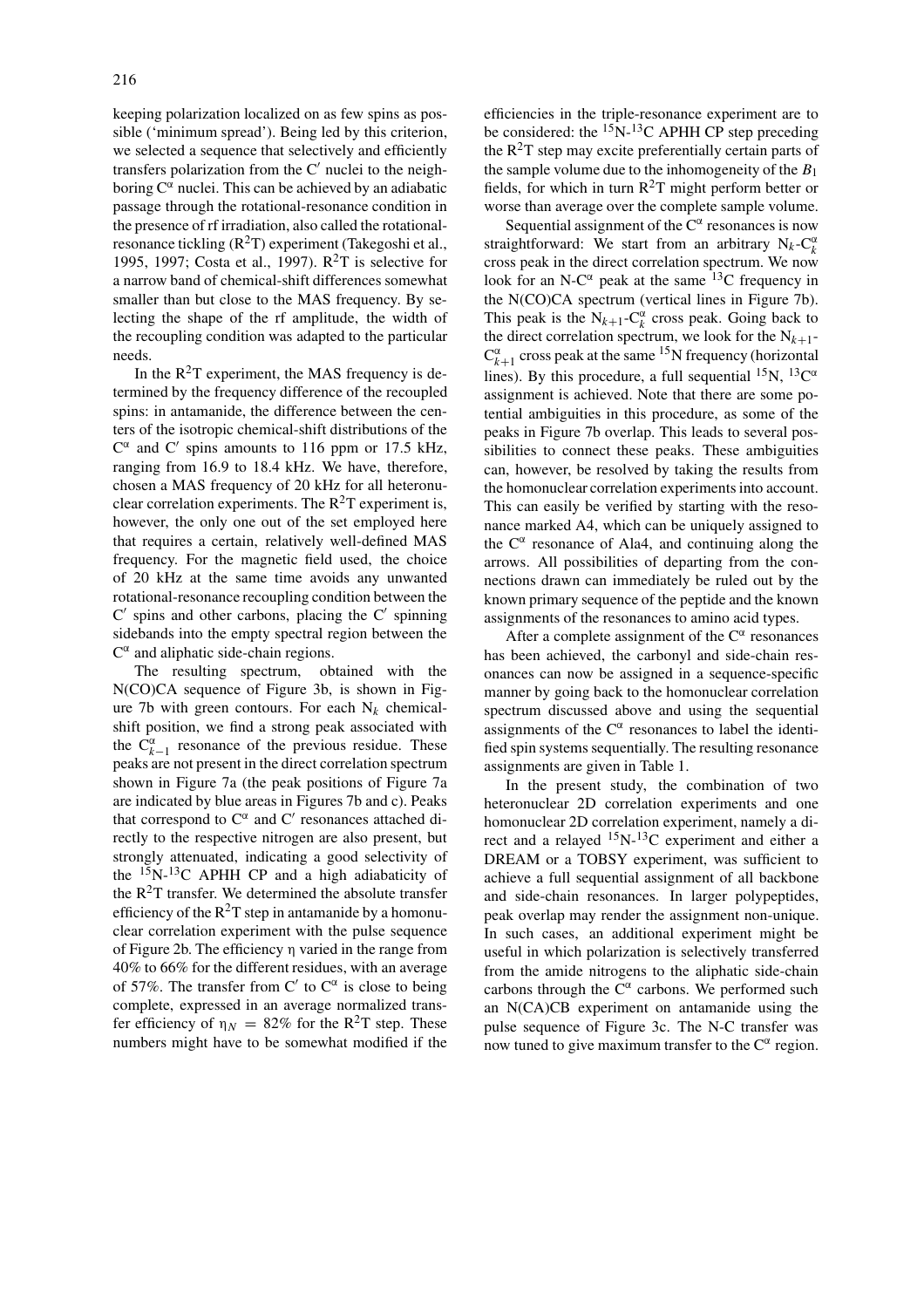*Table 1.* Isotropic chemical shifts in  $(U^{-15}N^{13}C)$  antamanide in ppm<sup>a</sup>

| Residue N        | C'                          | $C^{\alpha}$ | $\Gamma^{\beta}$ | $\Gamma^{\gamma}$               | $\bigcap_{\delta,\epsilon,\zeta}$ |
|------------------|-----------------------------|--------------|------------------|---------------------------------|-----------------------------------|
| Val <sub>1</sub> |                             |              |                  | 110.4 172.3 56.3 29.2 19.8/17.0 | $\overline{\phantom{0}}$          |
| Pro2             |                             |              |                  | 136.0 172.7 59.4 29.1 25.1      | 48.4                              |
| Pro3             |                             |              |                  | 126.2 174.0 61.0 33.0 22.7      | 48.0                              |
| Ala $4$          | 122.0 174.0 52.1 17.1       |              |                  |                                 |                                   |
| Phe <sub>5</sub> | 108.9 171.9 56.9 33.4 139.0 |              |                  |                                 | b.                                |
| Phe <sub>6</sub> | 117.5 173.0 51.2 35.0 138.0 |              |                  |                                 | b.                                |
| Pro7             | 134.9 172.9 59.0 27.8 24.6  |              |                  |                                 | 47.3                              |
| Pro <sub>8</sub> | 126.1 173.4 61.1 31.5 21.7  |              |                  |                                 | 46.7                              |
| Phe9             | 122.2 173.5 55.5 36.5 138.3 |              |                  |                                 | b                                 |
| Phe10            | 113.7 173.2 56.8 34.9 138.0 |              |                  |                                 | h                                 |

aThe estimated uncertainty of the shifts is better than  $\pm 0.3$  ppm for all resonances.

<sup>b</sup>These values could not be determined uniquely because of line broadening and overlap.

For the homonuclear transfer step, we employed the DREAM scheme with 20 kHz spinning. DREAM at such a relatively low MAS frequency is band selective. It is broadband enough to cover the aliphatic chemicalshift range, here specifically  $C^{\alpha}$ - $C^{\beta}$  pairs, while the unwanted transfer from  $C^{\alpha}$  to  $C'$  is quite inefficient. The resulting spectrum is depicted in Figure 7c. Under ideal conditions, the experiment would yield just  $N_k - C_k^{\beta, \gamma, \delta, \dots}$  cross peaks, with most of the intensity concentrated on the  $C_k^{\beta}$  spins. From the spectrum it is immediately apparent that the practical performance is quite satisfactory: C' and  $C^{\alpha}$  and resonances are much weaker than  $C^{\beta}$ . The DREAM step achieves almost perfect polarization transfer in this experiment, with  $\eta_N = 90\%$  for the region between 15 and 65 ppm. The signal patterns in Figure 7c clearly confirm the assignments in Table 1. Similar experiments have recently been reported for a 62-residue protein (Pauli et al., 2001).

It is interesting to compare the assignments and chemical shifts found in this study to those in a similarly prepared solid phase (Straus et al., 1997) and in solution in chloroform (Kessler et al., 1989b) and dioxane (Ernst, 1993). An important difference to the earlier work in the solid state is immediately apparent: Whereas in the earlier solid-state NMR study (Straus et al., 1997) *two* distinct valine rotamers were identified, only *one* rotamer was found in the present investigation. We cannot rule out the existence of a second rotamer in our sample, but can give an upper limit of 2% for its relative occurrence from considering the signal-to-noise ratio of our homonuclear correlation experiments. Our sample is therefore well characterized by a single conformation for the valine side chains.

The differences between the carbon chemical shifts determined in the present study and those by Straus et al. (1997), Kessler et al. (1989b), and Ernst (1993), respectively, are plotted in Figure 8. The already noted conformational differences between the solid sample used here and that in the earlier solid-state work (Straus et al., 1997) are reflected in some relatively large chemical-shift differences, e.g. for the Val1  $C^{\alpha}$ resonance, which amount to 2.8 ppm and 1.7 ppm, respectively, for the two rotamers identified in the earlier work. The effect of the sample preparation on the 15N shifts is at least as pronounced or even larger, as demonstrated in Figure 4. Relatively large shift differences are also found for the  $C'$  resonances of Ala4 and Phe10 and for the β carbons of Phe5 and Phe6. All other observed shifts agree to within 1.5 ppm, mostly to within 1.0 ppm. A remarkable agreement is found between the shifts of the backbone and aliphatic side-chain resonances in the present study and in chloroform solution (Kessler et al., 1989b). All differences are smaller than 1.7 ppm, with the exception of the  $\alpha$ carbon of Ala4 and the  $\gamma$  carbon of Phe6. The similarity in the observed shifts reflects the known similarity of the (average) molecular structure in chloroform solution with the molecular structure in the solid state (Kessler et al., 1989a). However, larger differences between the solid and solution shifts in chloroform are observed for the carbonyl carbons. This is not unexpected and reflects the different hydrogen bonding in the (water-rich) solid as compared to a solution in an essentially water-free, apolar solvent. On the other hand, significant differences of up to 4.6 ppm exist between the shifts of side-chain carbons in the solid and those in dioxane (Ernst, 1993), a polar solvent. These differences emphasize the importance of performing an independent resonance assignment of the solid material if solid-state NMR work is to be performed on peptides with known solution shifts.

## *Extension to 3D spectroscopy*

Even though reasonably high transfer efficiencies and a high degree of selectivity in the transfer steps have been achieved in the 2D  $^{15}N^{-13}C$  correlation experiments, the performance of these experiments is not ideal. As an example, let us reconsider the relayed N(CO)CA experiment of Figure 7b. Ideally, only N*k*- $C_{k-1}^{\alpha}$  cross peaks should be present in this spectrum.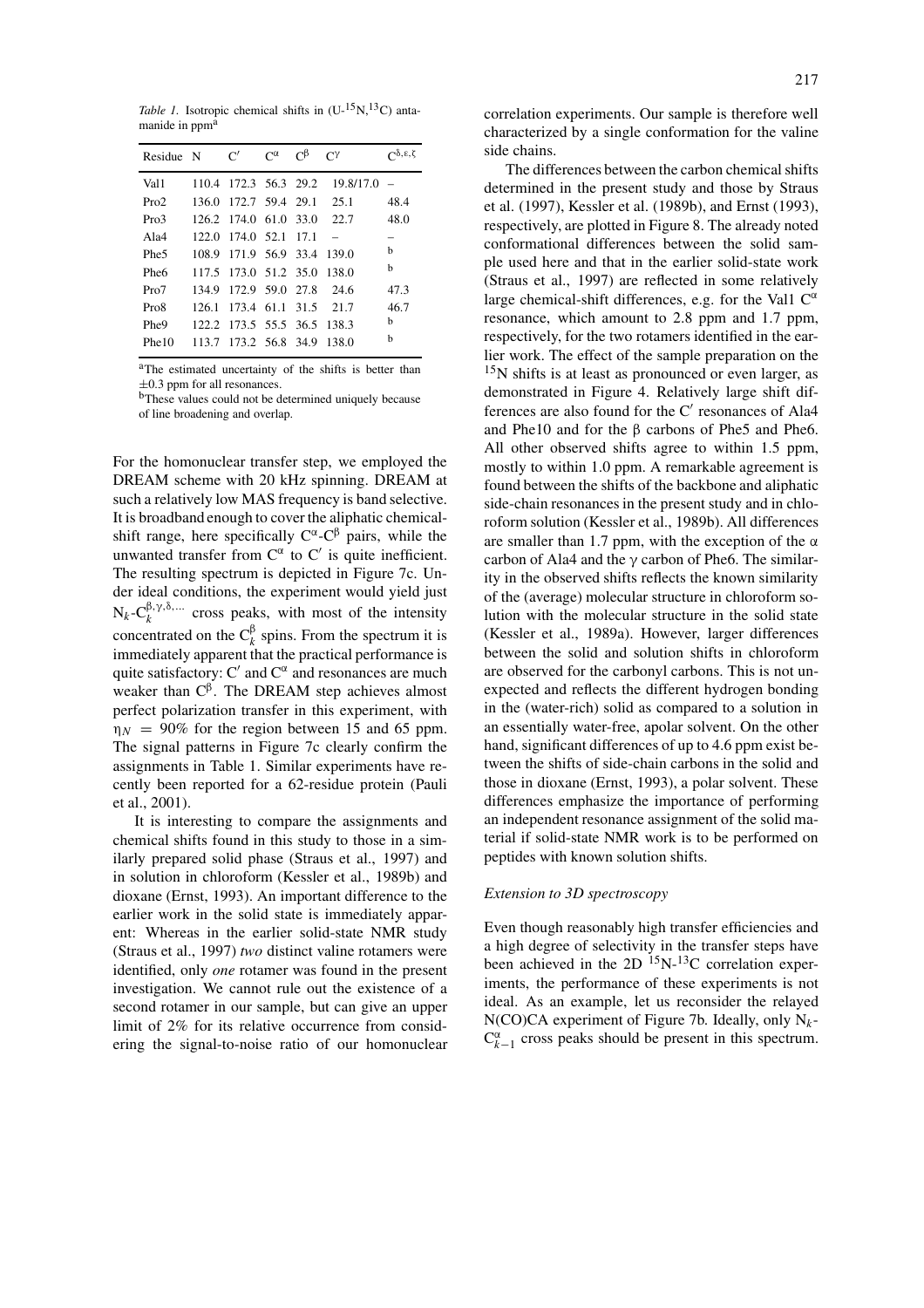

*Figure 8.* Deviations between the <sup>13</sup>C chemical shifts of antamanide determined in the present work and those determined earlier in the solid (red (Straus et al., 1997)), in chloroform solution (green (Kessler et al., 1989b)), and in dioxane solution (blue (Ernst, 1993)).

However, due to imperfect selectivity of the N-C transfer and imperfect adiabaticity of the  $R^2T$  transfer, some direct  $N_k - C_k^{\alpha}$  peaks are also observed. In the present study these peaks do not significantly complicate the analysis, as they can be identified easily by comparison with the direct correlation spectrum of Figure 7a. In more complicated systems, however, identification of such unwanted peaks might not be as easy and unambiguous. A higher degree of selectivity of the N-C transfer step would resolve this problem, but might not be attainable.

In such cases, it is useful to extend the discussed techniques to three dimensions, thereby separating the correlations of the  $15N$  spins with the directly attached 13C spins from those with further ('relayed') <sup>13</sup>C spins. Three-dimensional <sup>15</sup>N-<sup>13</sup>C-<sup>13</sup>C shift correlation experiments under MAS have been proposed in connection with non-adiabatic techniques for polarization transfer (Tycko, 1996; Sun et al., 1997; Rienstra et al., 2000) and were recently applied to the partial resonance assignment in the 76-residue protein ubiquitin (Hong, 1999). It is obvious that the application of *adiabatic* methods for transferring polarization can be advantageous also in the context of 3D spectroscopy. We performed 3D experiments by extending the N(CO)CA pulse sequence of Figure 3b by an additional evolution period after the  $^{15}N^{-13}C$  CP step. The <sup>15</sup>N-<sup>13</sup>C APHH CP step was deliberately chosen to be non-selective for either C' or  $C^{\alpha}$  in order to demonstrate the possibility of separating the direct and relayed correlations from both sides of the linking amide nitrogen by 3D spectroscopy.

The additional resolution gained by introduction of a third dimension is demonstrated in Figure 9, which shows a series of 2D slices at constant  $^{15}N$  frequency from a 3D NCOCA spectrum. For each amide nitrogen  $N_k$ , the following peaks are expected:  $C_k^{\alpha}$  and  $C'_{k-1}$  diagonal peaks (direct N-C correlations), and<br> $C'_{k-1}$ -Cα<sup>α</sup><sub>*k*-1</sub> and Cα<sup>α</sup><sup>-</sup>C<sub>κ</sub><sup>*k*</sup> cross peaks (relayed N-C correlations). Indeed, each of the displayed slices contains just these four well-separated peaks due to the good resolution along the  $15<sup>N</sup>$  dimension. Peaks at the same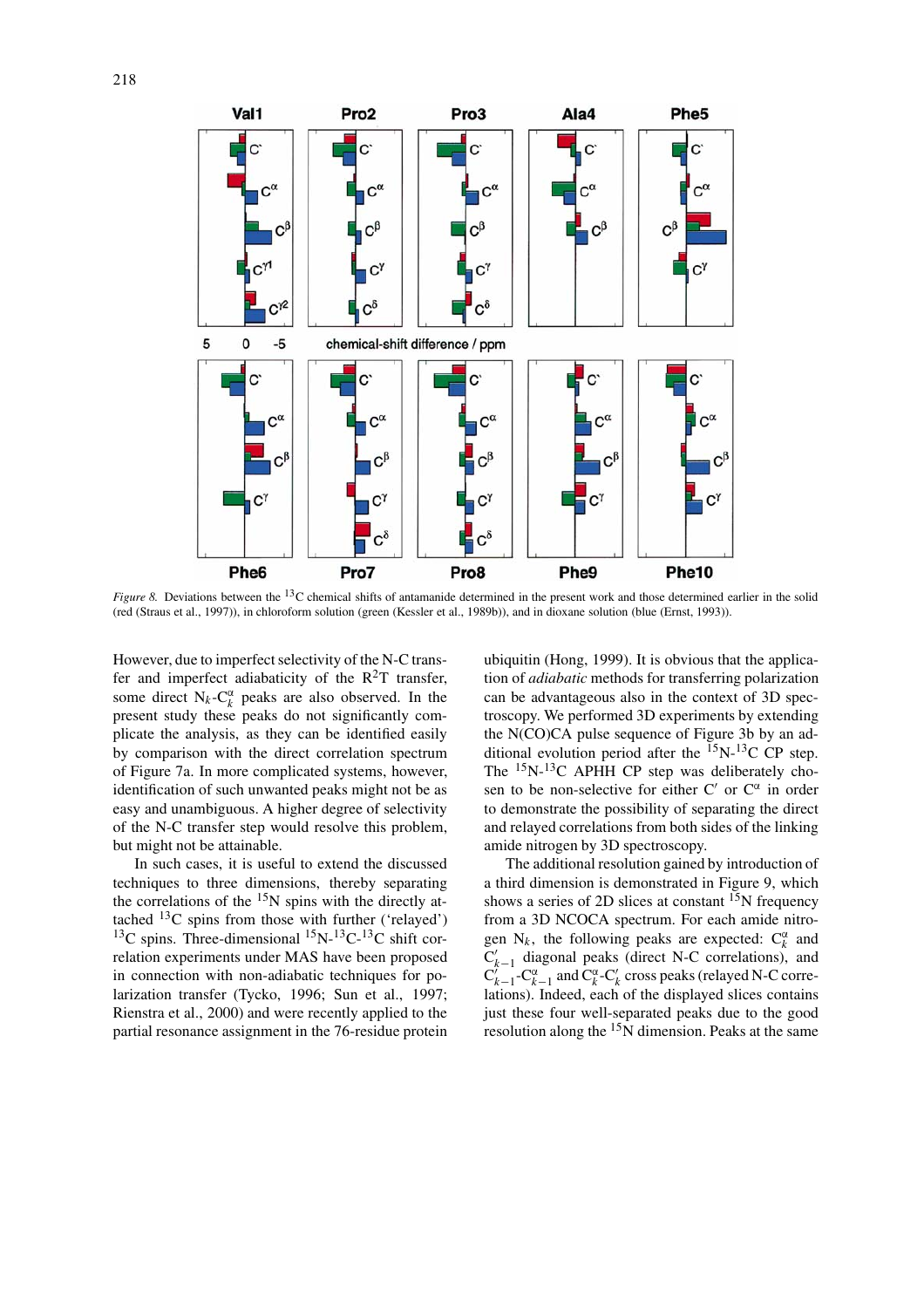

*Figure 9.* Slices of a 3D  $^{15}N^{-13}C^{-13}C$  correlation spectrum of antamanide for constant <sup>15</sup>N chemical shift. After three-dimensional Fourier transformation, slices were extracted at the  $15N$  chemical shifts of Ala4, Phe5, and Phe6, respectively. Contours are at 19%, 26%, 38%, and 60% of the maximum intensity of each slice. Each slice contains diagonal peaks of the carbons directly attached to the corresponding  $15\bar{N}$  nucleus, and cross peaks from these carbons to the next carbons along the backbone. In subsequent residues, identical frequency patterns appear along the directly detected carbon dimension  $(\delta_3)$  at different positions in the indirectly detected carbon dimension  $(\delta_2)$ . Thereby a sequence-specific assignment can be completed, as indicated by the bold vertical lines.

 $\delta_3$  frequencies are found again in the corresponding slices of the next or previous residues, respectively. Thus, by connecting the slices as indicated by the bold vertical lines, an independent sequence-specific assignment can be completed. Thereby we could once more confirm our assignments obtained from combining information from 2D spectra.

The key information gained from the additional dimension  $\delta_2$  here is the separation of direct and indirect N-C correlations along this dimension. While for the spectrum of Figure 9 a relatively large num-



*Figure 10.* Slices of a 3D  $^{15}N^{-13}C^{-13}C$  correlation spectrum with reduced resolution along the indirectly detected carbon dimension δ2. Only eight *t*2 increments were recorded. Slices were extracted at the amide nitrogen chemical shift of each residue. Contours are at 25%, 31%, 43%, and 64% of the maximum intensity. In the displayed region, each slice contains diagonal peaks from the α carbons directly connected to the 15N nuclei resonant at the frequency of each slice, and cross peaks from  $\alpha$  carbons connected indirectly to the same <sup>15</sup>N nuclei via an intermediate <sup>13</sup>C' nucleus (relayed correlation). The resolution along  $\delta_2$  is just sufficient for distinguishing direct from relayed correlations. The connections of direct and relayed  $C^{\alpha}$  signals between different slices, which lead to sequence-specific assignment, are again indicated by bold vertical **lines**.

ber of *t*<sup>2</sup> increments were recorded (256), leading to a total acquisition time of 91 h, actually only very few increments (with a correspondingly shorter acquisition time) are needed to achieve this goal. This is demonstrated in Figure 10, where only eight  $t_2$  increments (acquisition time 3 h) were used in conjunction with a  $\cos^2$  apodization filter in the  $t_2$  dimension. Slices at constant amide 15N shift are shown in Figure 10 for all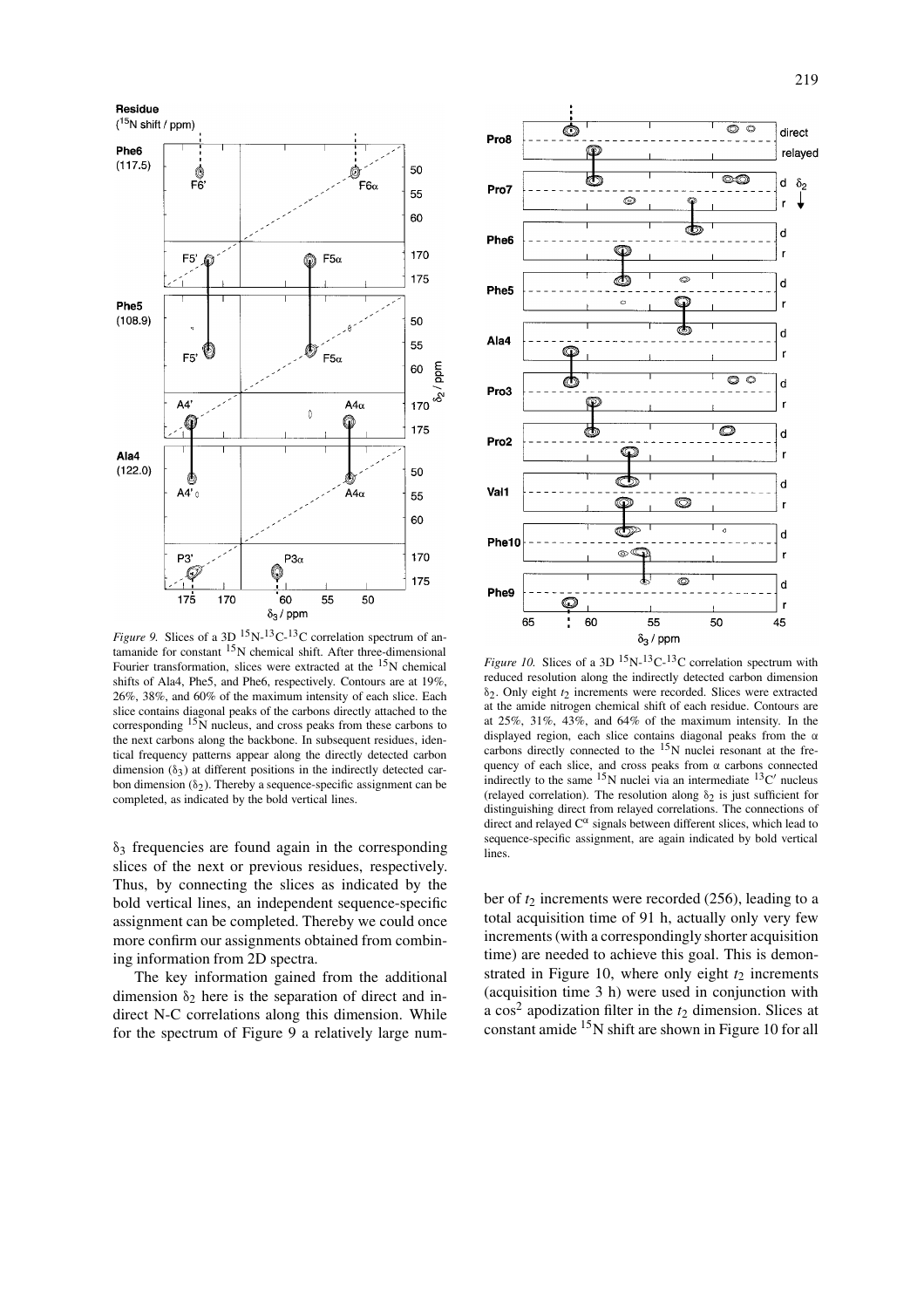residues. Only the  $C^{\alpha}$  region is displayed along  $\delta_3$ . For each amide nitrogen  $N_k$ , a  $C_k^{\alpha}$  diagonal peak (direct N-C correlation) and a  $C'_{k-1}$ - $C^{\alpha}_{k-1}$  cross peak (relayed N-C correlation) are expected. Indeed, for several slices just these two peaks appear. For other slices, the number of peaks is doubled because of spectral overlap of 15N signals from two different residues, and for proline residues, also the  $C^{\delta}$  resonances appear. Peaks from carbons directly attached to the amide nitrogen appear at different positions along  $\delta_2$  than peaks from remote carbons arising from relayed correlations. Despite the large linewidth along this dimension, the two types of peaks are perfectly separated, allowing for the same type of analysis as described for Figure 9.

The possibility of recording a meaningful 3D experiment with so few increments in  $t_2$  relies on the almost perfect selectivity of the involved adiabatic  $R<sup>2</sup>T$  homonuclear polarization transfer, which ensures that only C'-C $\alpha$  cross peaks are found in each  $^{13}$ C- $13<sup>13</sup>C$  slice. 3D experiments of this type are an attractive alternative to 2D N(CO)CA experiments, as they can yield more information than a 2D experiment acquired in a comparable time, with a similar signal-to-noise ratio.

## **Conclusions**

The sequential assignment of the  $^{15}N$  and  $^{13}C$  resonances in antamanide was demonstrated on a sample of 10 mg (about 8  $\mu$ mol) of uniformly labelled material. The experimental schemes were, where possible, based on adiabatic pulse schemes. The efficiency of the transfer steps was characterized, and absolute transfer efficiencies up to 59% were found.

The resonances belonging to a single amino acid were identified by dipolar or J correlations. A single spectrum obtained by a broadband correlation experiment was sufficient for the spin-system assignment. Both methods proved to be applicable to our problem with a slight advantage for the TOBSY method. The employed TOBSY sequence  $P9_{12}^1$  proved to be robust and achieved a reasonable absolute efficiency which, on average, amounted to 32% for aliphatic carbons. With an rf field requirement of  $\omega_1 = (3/2)\omega_r$  on the carbon channel, the sequence puts only moderate demands on the NMR probe at MAS frequencies around 30 kHz. At a magnetic field of 14.09 T (600 MHz), the applied  $\mathrm{P9}^1_{12}$  sequence was broadband enough to cover the full chemical-shift range of a polypeptide.

For sequential assignment, we employed tripleresonance experiments which establish correlations between the amide nitrogen and either its directly attached carbon neighbors or more distant carbons, in particular the  $C^{\alpha}$  nucleus of the same or of the previous amino acid. Key features of these experiments were adiabaticity and band selectivity of the individual polarization-transfer steps in order to achieve a high sensitivity in selected spectral regions. Sequential assignment of all backbone resonances could be achieved by combining the information of two 2D correlation experiments.

A 3D variant of the band-selective, adiabatic tripleresonance experiments discussed was applied and should become particularly useful in larger molecules.

The fact that all spectra used for assignment are not very crowded shows that applications to larger peptides and proteins are possible. There, an optimum signal-to-noise ratio will become crucial and the efficiency of the polarization-transfer experiments will become a key requirement for these experiments. Some of the adiabatic transfer steps employed in this paper are already close to optimum; others can, hopefully, be further improved.

## **Acknowledgements**

We thank Prof. B. Jaun (Organic Chemistry Laboratory, ETH Zürich) for recording a  ${}^{13}$ C-TOCSY of a uniformly  $^{13}$ C enriched antamanide sample dissolved in CDCl<sub>3</sub>. Financial support by the Swiss National Science Foundation is acknowledged. A.D. was supported by a post-doctoral fellowship of the Max Planck Society, E.H. by a post-doctoral fellowship of the Deutsche Forschungsgemeinschaft.

#### **References**

- Baldus, M. (1996) *Structural information from high-resolution solid-state NMR: Methodological improvements*, Ph.D. Thesis, ETH Zürich, Diss. No. 11847.
- Baldus, M., Geurts, D.G., Hediger, S. and Meier, B.H. (1996) *J. Magn. Reson.*, **A118**, 140–144.
- Baldus, M. and Meier, B.H. (1996) *J. Magn. Reson.*, **A121**, 65–69.
- Baldus, M., Petkova, A.T., Herzfeld, J. and Griffin, R.G. (1998) *Mol. Phys.*, **95**, 1197–1207.
- Bennett, A.E., Rienstra, C.M., Auger, M., Lakshmi, K.V. and Griffin, R.G. (1995) *J. Chem. Phys.*, **103**, 6951–6958.
- Braunschweiler, L. and Ernst, R.R. (1983) *J. Magn. Reson.*, **53**, 512–528.
- Bystrov, V.F. (1976) *Prog. NMR Spectrosc.*, **10**, 41–81.